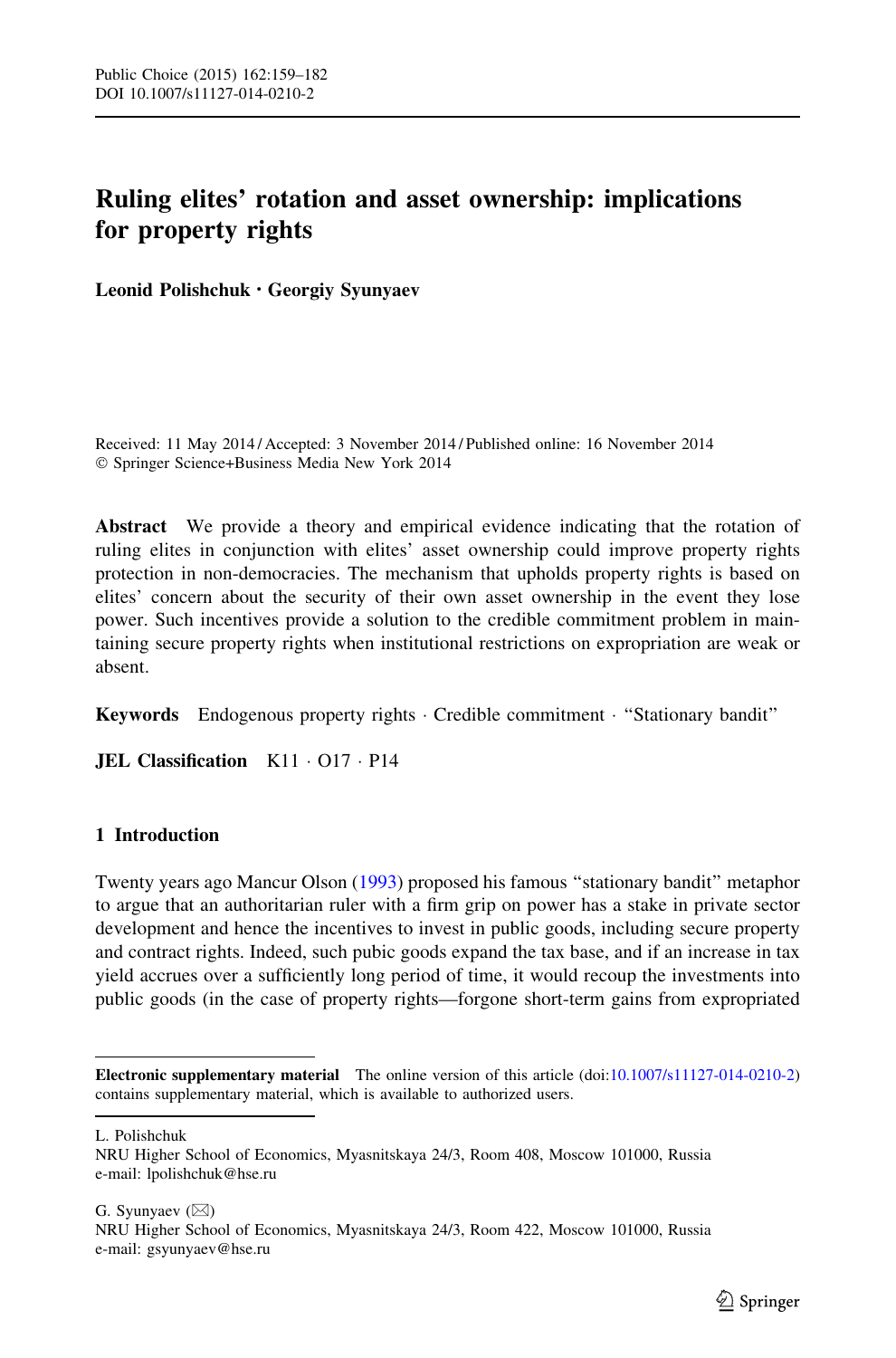property and repudiated contracts).<sup>1</sup> Put differently, a long tenure moderates short-term greed and makes the commitment of a ''stationary bandit'' to secure property rights credible. This credibility is based on the ruler's reputation with investors, which in the spirit of the Folk Theorem becomes a valuable asset worth preserving by exercising selfrestraint (Besley and Ghatak [2010](#page-21-0)).

The above logic leads to a testable hypothesis that stable autocracies should offer better protection of property rights and hence more enabling conditions for economic development than unstable ones. This hypothesis finds a degree of support in the empirical evidence indicating that political instability, measured by the incidence of government change, adversely affects economic growth (Alesina et al. [1996](#page-21-0); Aisen and Veiga [2013](#page-21-0)). Such evidence however is inconclusive—alternative estimations show that economically successful autocracies have higher leadership turnover than unsuccessful ones (Besley and Kudamatsu  $2008$ ).<sup>2</sup> Furthermore a negative association between political instability and growth reflects inter alia losses and disruptions of violent government collapse brought about by coups and revolutions, as well as policy volatility and uncertainty (shown to adversely affect growth—see, e.g., Fatás and Mihov [2013](#page-22-0)), caused by nearly any government change. Hence, the adverse impact of instability on growth does not answer the question as to whether or not stable autocracies have stronger incentives to supply and maintain enabling institutions. A more straightforward empirical test should involve direct measures of institutional quality, including property rights protection. Such tests produce mixed results—on the one hand polities with lower rates of government turnover tend to have less secure property rights (Besley and Ghatak [2010\)](#page-21-0); on the other, longer tenure of an autocrat could be associated with better institutions (Holcombe and Boudreaux [2013\)](#page-22-0).

McGuire and Olson [\(1996](#page-23-0)) point to another factor that could potentially improve policies and institutions supplied by an autocratic regime, i.e., asset ownership by the ruling class. In such case the latter has two sources of income—from appropriation and from the owned assets (''rent income'' and ''market income'', respectively; see Bourguignon and Verdier [2012\)](#page-22-0). As any other private owner, an autocrat turned businessman benefits from marketsupporting institutions, including secure property rights. This shortcut to the private sector is a potential substitute for democratic accountability, aligning incentives of an asset-owning autocrat with the needs of the society at large. Such incentives could be quite powerful sometimes even a relatively small share of the economy's assets owned by an autocrat ensures full social optimality of his policies (McGuire and Olson [1996](#page-23-0)).

This optimistic view is, however, conditional on an important caveat—it implicitly assumes that the ruling class is subjected to the same rules and requirements as the rest of the private sector. In real-life autocracies this ''equal treatment'' assumption is routinely violated: rulers and their cronies enjoy various privileges, easily resolve in their favor economic disputes and otherwise benefit from the principle ''For my friends—anything, for my enemies—the law".<sup>3</sup> Without the "equal treatment" condition the outlook of an assetowning autocracy is much bleaker (Acemoglu [2006;](#page-21-0) Polishchuk [2012\)](#page-23-0).

<sup>&</sup>lt;sup>1</sup> This logic is consistent with Levi's ( $1989$ ) earlier observation that politicians who expect to stay in power over a long period of time have the incentive to improve institutions that would generate an increased flow of revenues.

<sup>&</sup>lt;sup>2</sup> In fact, Olson himself in his earlier work saw benefits of political instability for the institutional quality and economic development (Olson [1982](#page-23-0)); the evolution and possibly inconsistency of Olson's thinking on merits of political (in)stability is discussed in Rose-Ackerman [\(2003](#page-23-0)).

<sup>&</sup>lt;sup>3</sup> Attributed to the Brazilian President Getulio Vargas. In the terminology of Acemoglu and Robinson [\(2012](#page-21-0)), non-inclusive (i.e., non-democratic) political institutions usually entail non-inclusive (discriminatory) economic institutions and policies.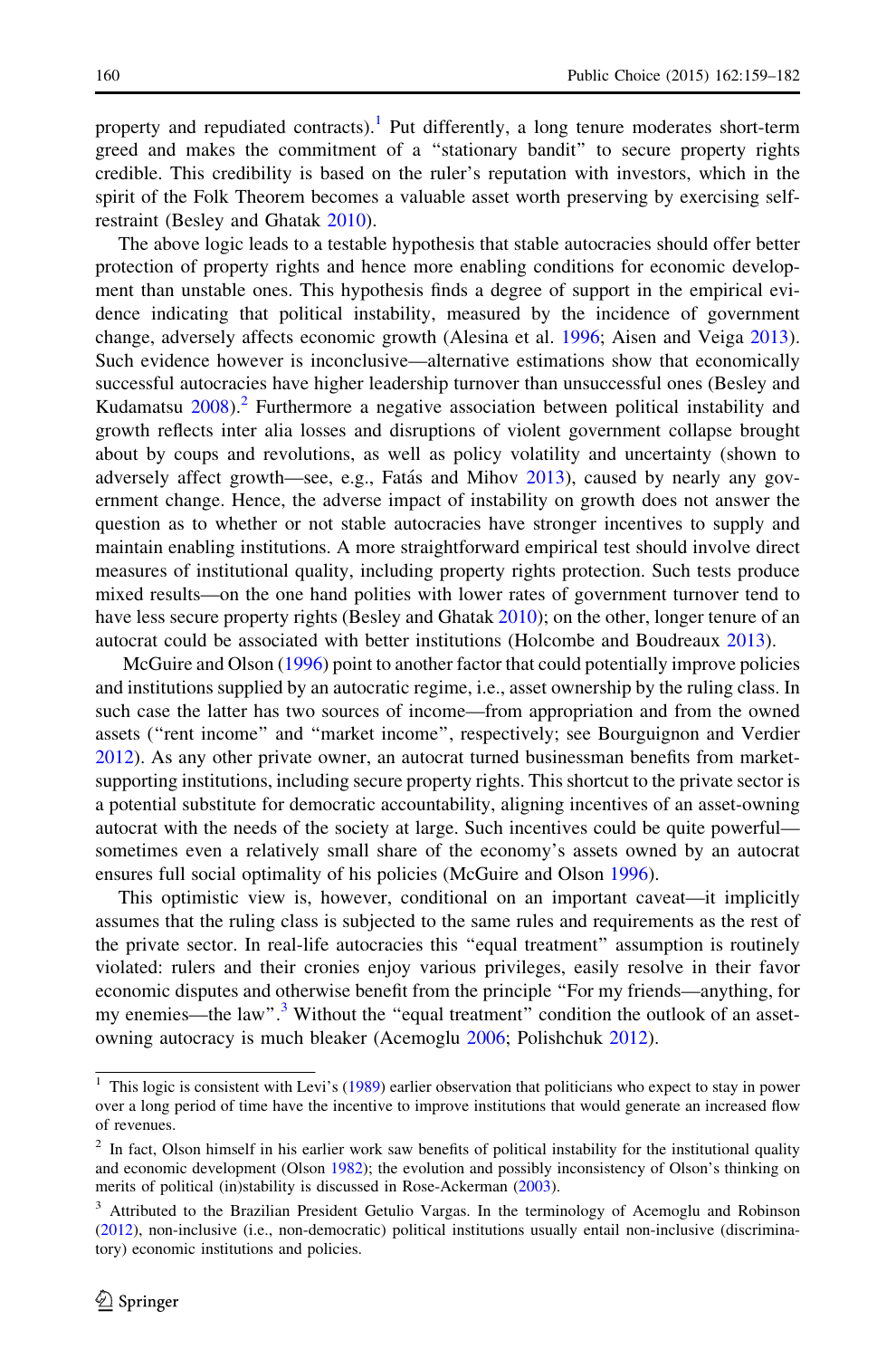Under certain conditions the protection of property rights can be improved by rotating ruling elites. Less than fully stable autocracies are not destined to degenerate into ''roving bandits" (Olson [1993\)](#page-23-0)—they might still have the incentives to maintain secure property rights (e.g., by preserving an independent judiciary) that they would need themselves in the event of losing power, when the present rulers are subjected to the same treatment as everyone else outside of the new ruling circle. The value of such ''institutional insurance'' depends on the values of the assets that are owned by the political elites and would require protection once their owners are out of power. Hence we should expect that asset ownership is another factor that increases the propensity of ruling elites to maintain secure property rights in order to prevent expropriation after a power change. Without asset ownership by elites, political instability does not moderate a ''roving bandit''. To the contrary, even massive asset ownership by a ''stationary bandit'' is unlikely to ensure universal protection of property rights. This leads to the conjecture that ruling elites' rotation and asset ownership *complement each other* in improving property rights.

Our argument does not assume democratic accountability of government—in fact in mature democracies with firmly entrenched rule of law, the quality of institutions could be unrelated to the degree of political competition and elites' wealth. The above effect should be expected to be more pronounced among imperfect democracies and autocracies where property rights are endogenous and more or less in the hands of the ruling class. The essence of our logic is the elites' *direct* self-interest in secure property rights. Usually self-interest is a weak incentive for the provision of public goods (including property rights), given the small size (''measure zero'') of the elites in the society. Numerically small elite groups would be better-off by simply expropriating the resources required for public goods provision (Lizzeri and Persico [2004\)](#page-23-0). This explains elites' usual preference for rent-extracting, rather than inclusive, institutions (Acemoglu and Robinson [2012](#page-21-0)), and their aversion to curbing expropriation and corruption (Besley and Persson [2011\)](#page-22-0). However, what matters in the case of property rights is not the relative size of the elites, but the values of their assets, which could create sufficiently powerful incentives for the provision of this particular kind of public good even in the absence of democratic accountability.

Our main contribution to the literature is in establishing, theoretically and empirically, a joint impact of elites' rotation and asset ownership on institutional quality. We propose a theoretical model that demonstrates the complementarity of these two factors in improving property rights. In the empirical part of the paper we employ standard measures of institutional quality in countries around the world and make use of various databases of political institutions. Given the paucity of direct information on ruling elites' asset ownership, we use instead two proxies—economic inequality (assuming that political elites are in the wealthiest segments of population) and regimes' tenures (assuming that authoritarian rulers use time in power to amass personal wealth). In both cases our hypothesis finds solid empirical support.

The rest of the paper is organized as follows. In the next section we review the modern literature on the impact of ruling elites' rotation and asset ownership on institutions and public policies. A theoretical model presented in Sect. [3](#page-5-0) confirms that elites' turnover and asset ownership are indeed factors jointly contributing to secured property rights. In Sect. [4](#page-8-0) we describe cross-country panel data used for empirical testing of our claims. The esti-mation results presented in Sect. [5](#page-12-0) agree with the theory's predictions and pass endogeneity and robustness tests. Section [6](#page-19-0) concludes.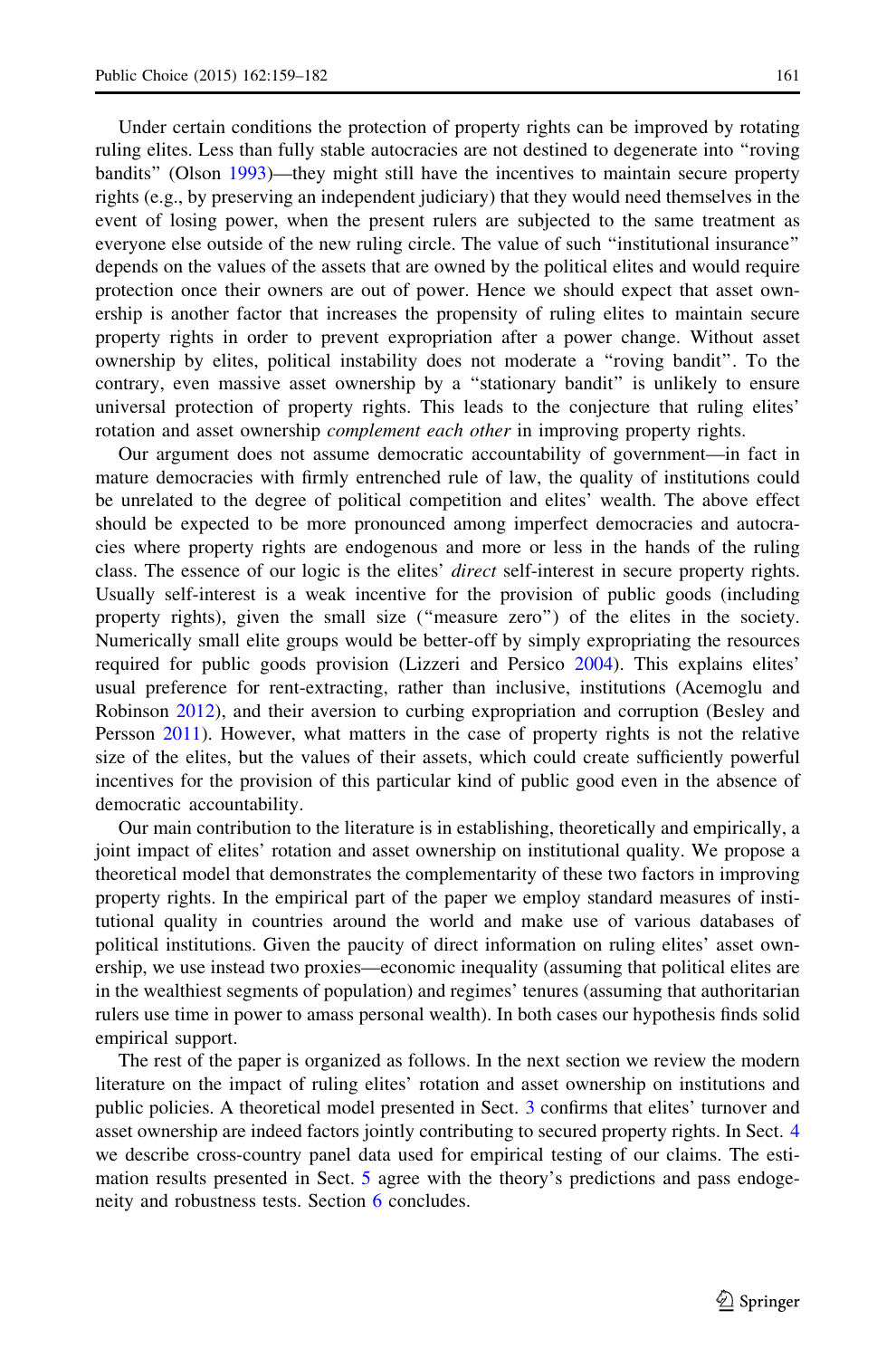## 2 Rotation and asset ownership by political elites

In the case of autocracies and "democracies with adjectives" (Collier and Levitsky [1997](#page-22-0)) the conventional accountability of political elites to society is absent or weakened, and the link, if any, between government turnover and institutional performance should be based on other mechanisms. The above mentioned ''stationary bandit'' concept emphasizes the greater attractiveness of good institutions and policies over a long period of time. The endogenous property rights theory echoes this logic: long tenure of a regime makes the commitment to secure property rights credible as long as private investors have an exit option that could be used as a trigger strategy played against the regime once its promises are broken. Low government turnover reduces the ''political discount rate'', which makes property rights protection incentive-compatible (Besley and Ghatak [2010](#page-21-0)).

Another reason to expect better institutional performance from firmly established autocracies is the regime's ability to tolerate moderate political turbulence caused by economic modernization, and hence discard controllable political risks associated with efficiency-enhancing reforms. However, according to Acemoglu and Robinson ([2006\)](#page-21-0), the impact of regime stability is non-monotonic—both highly stable and very unstable polities have stronger propensities to modernize their economies than those in the interim range of political (in)stability. Campante et al. ([2009\)](#page-22-0) describe a U-shaped relationship of the opposite kind, when more corruption is observed for high and low levels of elites' rotation, with less corruption in the intermediate range.

Buchanan ([1954,](#page-22-0) p. 120) was among the first to point out to the benefits of power shifts and coalitional instability for the acceptance and stability of social order, arguing that even a dictatorship is acceptable ''...if we could be assured that every so often a new dictator would be chosen''. A recent stream of research suggests that elite rotation in autocracies could indeed improve institutions. Besley and Kudamatsu ([2008](#page-22-0)) explain such a contrarian effect by interpreting higher government turnover as evidence of greater accountability of autocratic rulers to their selectorates (De Mesquita et al. [2003\)](#page-22-0). Hellman [\(1998](#page-22-0)) observes that a quick succession of governments facilitated the transition to market democracies in former communist countries.

Other authors emphasize what is essentially the famous Aristotle's formula ''to govern and be governed in turn'' (see Aristotle [1984,](#page-21-0) vol. 6, part III, p. 1317). Elites' rotation makes today's rulers concerned about their well-being after losing power, with the privileges and protection that it confers. The prospect of being ''like everyone else'' and exposed to the institutions available for the general public outside of the ruling circle creates an incentive to maintain such institutions functional even at a substantial cost to the rulers. Such incentives could also motivate political reforms that expand voting rights and hence increase the provision of public goods (Lizzeri and Persico [2004](#page-23-0)) or impose checks and balances to make institutions more cohesive and restrict expropriation by the elite group in power (Besley and Persson [2011](#page-22-0); Besley et al. [2012](#page-22-0)). Acemoglu et al. ([2011](#page-21-0)) arrive at a similar conclusion: more frequent rotation of ruling elites reduces political distortions in the economy and expands the set of first-best equilibria which are not affected by political constraints. Bourguignon and Verdier ([2012\)](#page-22-0) demonstrate that government rotation makes ruling elites less willing to invest in the fiscal capacity of the state (which could be turned against them down the road), and conjecture that the same logic could motivate the elites to strengthen the rule of law.

It is useful to contrast the above logic with the ''stationary bandit'' theory, where the ruler benefits from good institutions while he is in power, and hence government turnover weakens the incentives to improve institutions. In the present case good institutions restrain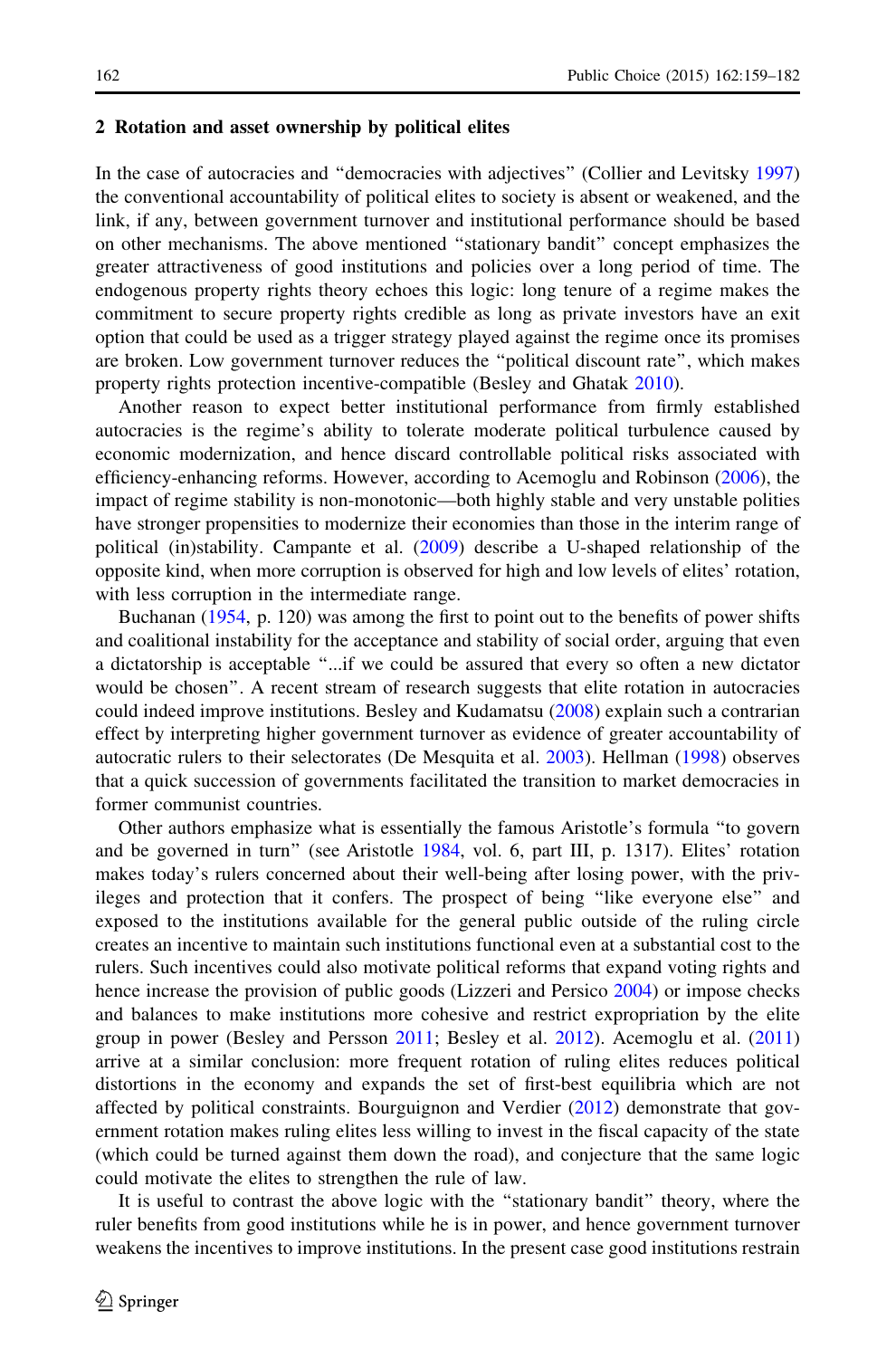the ruler and make him worse-off while he is in power, but reward him afterwards and hence government turnover strengthens the incentive to improve institutions.

Incentives of the ruling group to maintain good institutions for future use require institutional path dependency so that the decisions of today's ruler who has the discretion to shape institutions will still have an impact tomorrow when institutions may or may not any longer be under his control. There are two main mechanisms to maintain such pathdependency. In one of them institutions are sticky and hence institutional changes require some time to take effect (see, e.g., Besley and Persson [2011](#page-22-0); Besley et al. [2012\)](#page-22-0). According to North [\(1990](#page-23-0), p. 89), ''the single most important point about institutional change ...is that [it] is overwhelmingly incremental''. Delay in implementing institutional change could be explained by bounded rationality, reallocation of rents, conflict resolution and bargaining. The latter are common even in autocracies where leaders have to accommodate their support groups (''winning coalitions'') to institutional and policy changes (De Mesquita et al. [2003\)](#page-22-0) and re-allocate rents within ''limited access order'' (North et al. [2009](#page-23-0)). Institutions could also exhibit complementarity (Aoki [2001\)](#page-21-0) and other kinds of mutual interdependence, which could delay the implementation of institutional changes. In addition, institutions are both rules and equilibria (Greif and Kingston [2011](#page-22-0)) and equilibria adjustments to changing rules could be delayed owing to the inertia of slower-moving behavioral norms, patterns, and conventions (Roland [2004](#page-23-0)).<sup>4</sup>

Alternately institutions can be sustained as equilibria transcending government changes. Such equilibria implement a ''political Coase theorem'' (Acemoglu [2003](#page-21-0)) and could take form of elites' pacts or settlements (O'Donnell and Schmitter [2013](#page-23-0); Burton and Higley [1987\)](#page-22-0). Equilibria institutions are credible commitments (subgame perfect equilibria) of the whole elite class, with their own trigger strategies to prevent defection. Unlike the conventional theory of endogenous property rights (Besley and Ghatak [2010](#page-21-0)), in the present case trigger strategies are played not by private sector agents against the (incumbent) government, but by successor governments who would punish a defector once he loses power, and would deny him the institutional protection that he himself previously broke. The most severe punishment is a grim trigger when any deviation leads to a complete collapse of cooperation thereafter (Dixit et al. [2000\)](#page-22-0).

Government rotation could be viewed as a dynamic version of checks and balances, as it creates mutual dependence of elite groups similar to the conventional static version. Thus political uncertainty makes up for a lack of veto points in ensuring inter-elites cooperation (De Figueiredo [2002\)](#page-22-0). A commitment to secure property rights of different elite groups is an example of an endogenous ''rule of law for elites'', which is a doorstep condition for establishing an ''open access order'' with universally available market-supporting institutions, including property rights (North et al. [2012\)](#page-23-0).

Our hypothesis presented in the introductory section highlights elites' asset ownership as another factor contributing to property rights protection. Conventional wisdom has it that economic inequality (increased by massive asset ownership by the elites) adversely affects the quality of institutions and public policies (Keefer and Knack [2002](#page-22-0); Chong and Gradstein [2007](#page-22-0); Easterly [2007\)](#page-22-0). In democracies the concentration of wealth leads to excessive re-distribution (Meltzer and Richard [1981\)](#page-23-0), whereas in autocracies political and economic inequalities are correlated and feed upon each other (Acemoglu and Robinson [2012\)](#page-21-0). Wealth creates economies of scale in rent-seeking (Polishchuk [2013](#page-23-0); see also Murphy et al. [1993](#page-23-0)), and as a result wealthier agents oppose competition and market

<sup>4</sup> Sticky institutions could still exhibit substantial change, even in a relatively short period of time; inertia does not prevent institutional change, but makes it less drastic.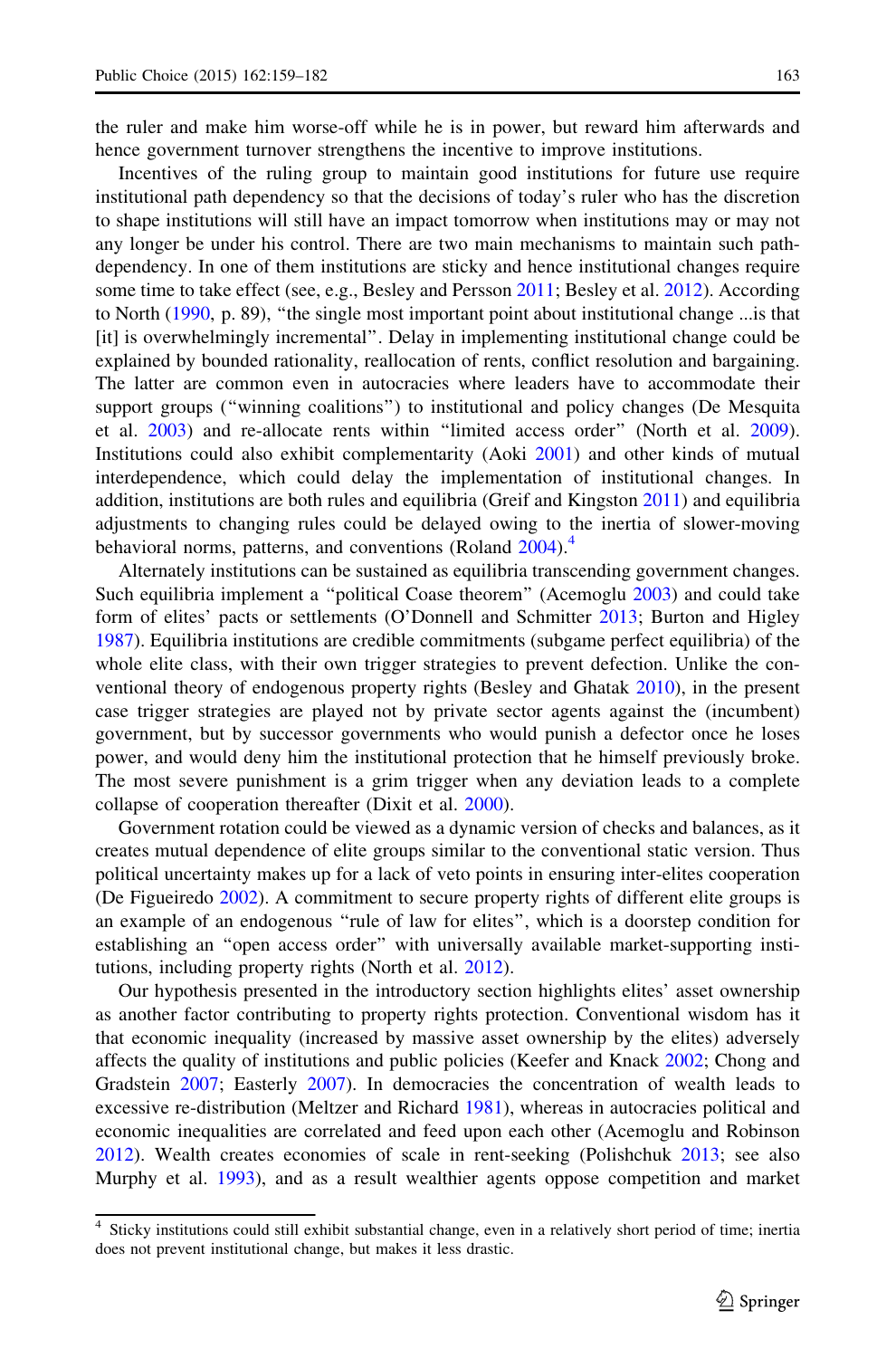<span id="page-5-0"></span>development (De Soto [2003;](#page-22-0) Rajan and Zingales [2004](#page-23-0)) and secured property rights (Polishchuk and Savvateev [2004](#page-23-0)).

However McGuire and Olson ([1996\)](#page-23-0) saw a bright side of elites' asset ownership—it makes the elites to better appreciate the public inputs that enhance the returns to their privately held factors of production. While choosing the level of property rights protection that best serves their interests, elites face a trade-off between maintaining market-supporting institutions (which they value as asset owners) and rent extraction (which they value as the rulers). The relative strength of the first of these two conflicting motives increases in the size of the elites' assets, suggesting a positive link between their ownership of market assets and the protection of property rights.

This link is not robust, though. Suppose, for example, that assets of elites and of the rest of society (''masses'') are located in non-overlapping sectors of the economy that require different types of publicly provided inputs.<sup>5</sup> In such case, according to Polishchuk [\(2013](#page-23-0)), elites' asset ownership indeed increases the supply of ''their own'' public production inputs, but reduces the supply of public production inputs required elsewhere in the economy, including secure property rights. This could be the case when elites own assets in resource industries, which are less sensitive to the quality of general purpose institutions, and the above distortions lead to an ''institutional resource curse'' (Mehlum et al. [2006\)](#page-23-0). In the same vein, ruling elites who are business owners might have the incentive to manipulate factor prices (e.g., suppress wages) to serve their commercial interests (Acemoglu [2006\)](#page-21-0).

Finally, as it was mentioned earlier, McGuire and Olson's ([1996\)](#page-23-0) logic implicitly assumes the equal treatment principle which is unlikely to be honored by a ''stationary bandit''. Rotation of ruling elites is a proxy for equal treatment, and as the model presented in the next section demonstrates, it restores the validity of McGuire and Olson's insight.

# 3 The model

There are  $n = 2$  elite groups, which replace each other in power (extension to  $n > 2$  is straightforward). Power change is a Poisson stochastic process with hazard rate  $\lambda$ , and hence the probability that the incumbent elite group will continuously stay in power for at least another t years equals  $\exp(-\lambda t)$ . The hazard rate is given exogenously and characterizes the rate of ruling elite turnover.

The stock of productive assets in the economy, normalized to unity, is owned by the elites and non-elite agents; the share of assets owned by the ith elite group equals  $w_i \geq 0$ ;  $w_1 + w_2 \leq 1$ . A unit of productive assets generates one unit of returns per period. The quality of property rights protection at time t is measured by the share  $a \equiv a(t) \in [0, 1]$ of the income generated by assets that asset owners can keep; the balance of the assets' returns is expropriated by the ruling elite group  $i \equiv i(t)$  which is in power at time t (the other elite group  $i \neq i$  is also a victim of such expropriation). Hence the consumption of group *i* at time *t* equals  $w_i + (1 - a(t))(1 - w_i) = 1 - a(t)(1 - w_i)$ , while the consumption of the other group is  $a(t)w_i$  (there are no savings and investments in the model). Both groups are of equal size, and have the same neoclassical per unit of time utility function  $U(c)$ . The discount coefficient equals  $\delta$ .

<sup>&</sup>lt;sup>5</sup> Acemoglu and Robinson ([2008\)](#page-21-0) similarly assume that elite and non-elite take utility in different types of public goods. See also Bourguignon and Verdier ([2012](#page-22-0)), on how the type of assets owned by the elites affects institutions and economic policies.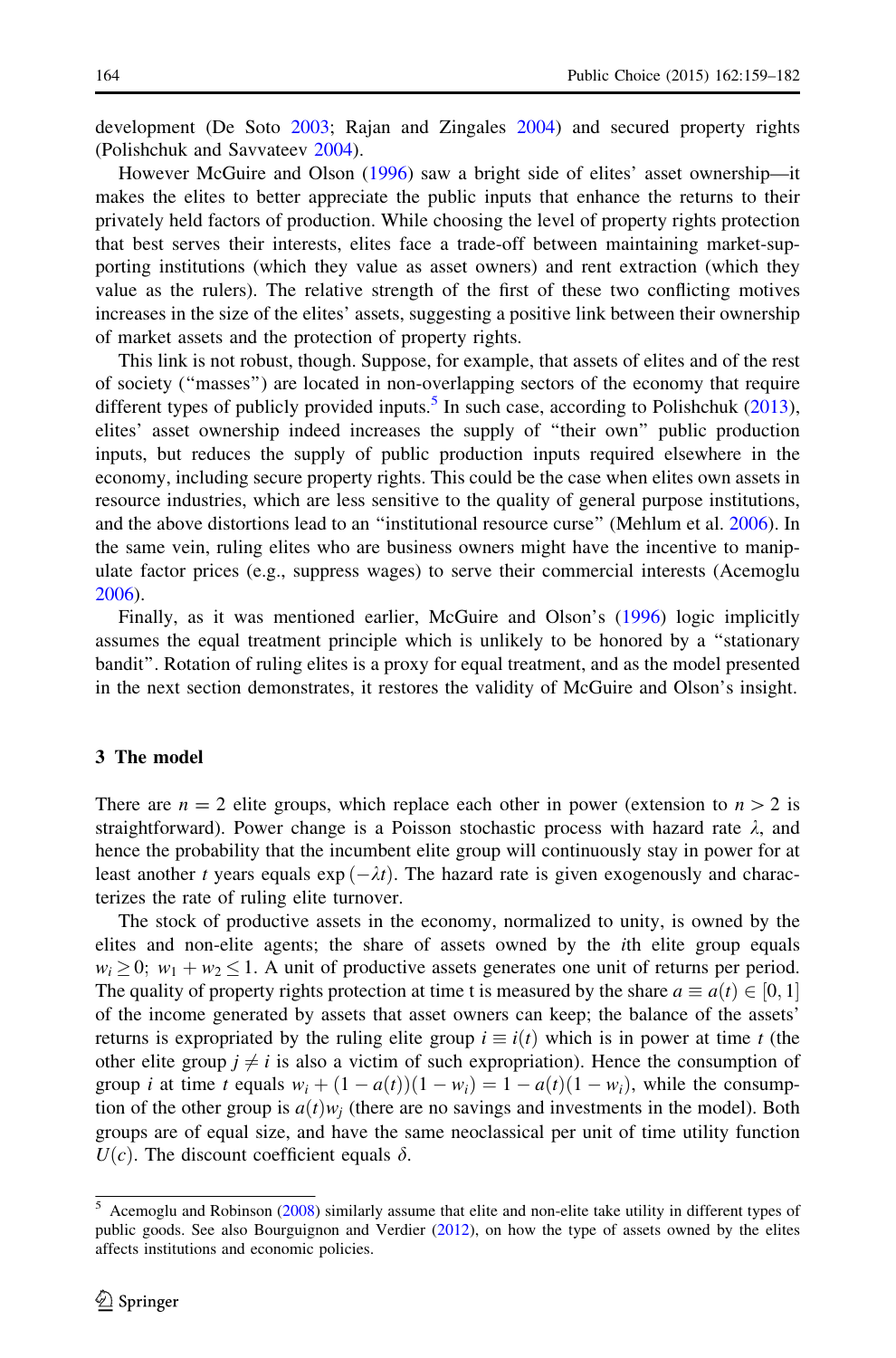<span id="page-6-0"></span>There is no political accountability of elites to the society, and institutional choices are driven entirely by elites' self-interest. We assume a path dependency caused by institutional inertia; it was argued in the preceding section that such an assumption reflects fundamental features of real-life institutional change. Institutional inertia means that changes, if any, in the property rights regime initiated by the ruling elite group will not have full effect immediately. In other words, while the incumbent group determines the rules of the game, enactment and enforcement of the selected rules could be stretched over a period of time. To simplify exposition, we assume a fixed enactment lag  $\tau > 0$ , so that  $a(t) = b(t - \tau)$ , where  $b(t - \tau)$  is the property rights regime selected at time  $t - \tau$  by the elite group which holds power at that time. A more general version of the model with distributed lags produces qualitatively identical results.<sup>6</sup>

We are interested in Markov perfect equilibria wherein an incumbent elite group  $i$  plays a pure strategy  $b_i(t) = b_i^*$  as long as it stays in power, and after a power shift the other group *j* plays for the duration of its term a strategy  $b_j(t) = b_j^*$  and so on. Group *i* maximizes its expected discounted utility  $\int_t^{\infty} U(c_i(s)) \exp(-\delta s) ds$ , where consumption  $c_i(s)$  equals  $w_i + (1 - b(s - \tau))(1 - w_i)$  if group i is in power at time s, or  $b(s - \tau)w_i$  otherwise. Here  $b(s - \tau)$  is the institutional choice of the group in power at time  $s - \tau$ .

To characterize equilibrium strategies  $b_1^*$ ,  $b_2^*$ , denote by  $\pi = p(\tau) \equiv \frac{1}{2}(1 - \exp(-2\lambda \tau))$ the probability that a group that holds power at time t will not hold power at time  $t + \tau$ (which means that there is an odd number of power shifts in the period  $[t, t + \tau]$ ); with the residual probability  $1 - p(\tau) \equiv \frac{1}{2}(1 + \exp(-2\lambda \tau))$  the incumbent group at time t will also be in power at time  $t + \tau$ .<sup>7</sup> Notice that  $\pi$  increases in the hazard rate  $\lambda$  and hence can be considered as another measure of elite rotation.

**Proposition 1** Equilibrium strategies  $b_1^*$ ,  $b_2^*$ , are as follows:<sup>8</sup>

$$
b_i^* = \arg \max \left\{ \pi U(bw_i) + (1 - \pi)U(1 - (1 - b)(1 - w_i)) | 0 \le b \le 1 \right\}, \quad i = 1, 2. \quad (1)
$$

Proofs of this and other propositions are presented in Appendix [A.](#page-20-0) Intuitively, suppose that the incumbent group  $i$  deviates for a short period of time from its equilibrium strategy  $b_i^*$ . After  $\tau$  units of time, when the decision comes into effect, this group will be holding power with probability  $1 - \pi$  and will be out of power with the residual probability  $\pi$ . The maximand in Eq. (1) is proportional to the expected utility of such deviation.

Our parameters of interest are elite rotation  $\pi$  and wealth  $w_i$ . Comparative statics analysis of the optimal solution of problem (1),  $b_i^* = b^*(\pi, w_i)$  is straightforward (in what follows we drop subscripts). For interior solutions  $b^* \in (0, 1)$  one has

<sup>6</sup> Our approach is more flexible than the ''...assumption (which is common in the literature on endogenous institutions ...that the incumbent government can bind its successor one period ahead'' (Besley and Persson [2011,](#page-22-0) p. 267; see also Besley et al. [2012](#page-22-0)) In the general distributed lag model one has  $a(t) = \int_{t-\tau}^{t} b(s) d\Phi(t-s)$ , for some cumulative lag distribution function  $\Phi$ . In particular one could have  $1 > \Phi(0) > 0$ , in which case institutional changes partly (with a positive weight) have immediate effect. <sup>7</sup> For small  $\lambda$  and/or  $\tau$  one has  $\pi \approx \lambda \tau$ .

 $8 \text{ In }$  the case of distributed lags described in Footnote 6 Eq. (1) still holds with  $\pi \equiv \int_0^{\pi} p(x) d\Phi(x) = p(\tau) + \lambda \int_0^{\pi} \Phi(x) \exp(-2\lambda x) dx$ . For example, if  $a(t) = \sigma b(t) + (1 - \sigma) b(t - \tau)$ , i.e., institutions at time t reflect elites' choices at times t and  $t - \tau$  with weights  $\sigma$  and  $1 - \sigma$ , then  $\pi = \frac{(1-\sigma)}{2}(1 - \exp(-2\lambda\tau))$ , or, for small  $\lambda$  and/or  $\tau$ ,  $\pi \approx (1 - \sigma)\lambda\tau$ . As before,  $\pi$  increases in  $\lambda$  and can be considered as a measure of elite rotation.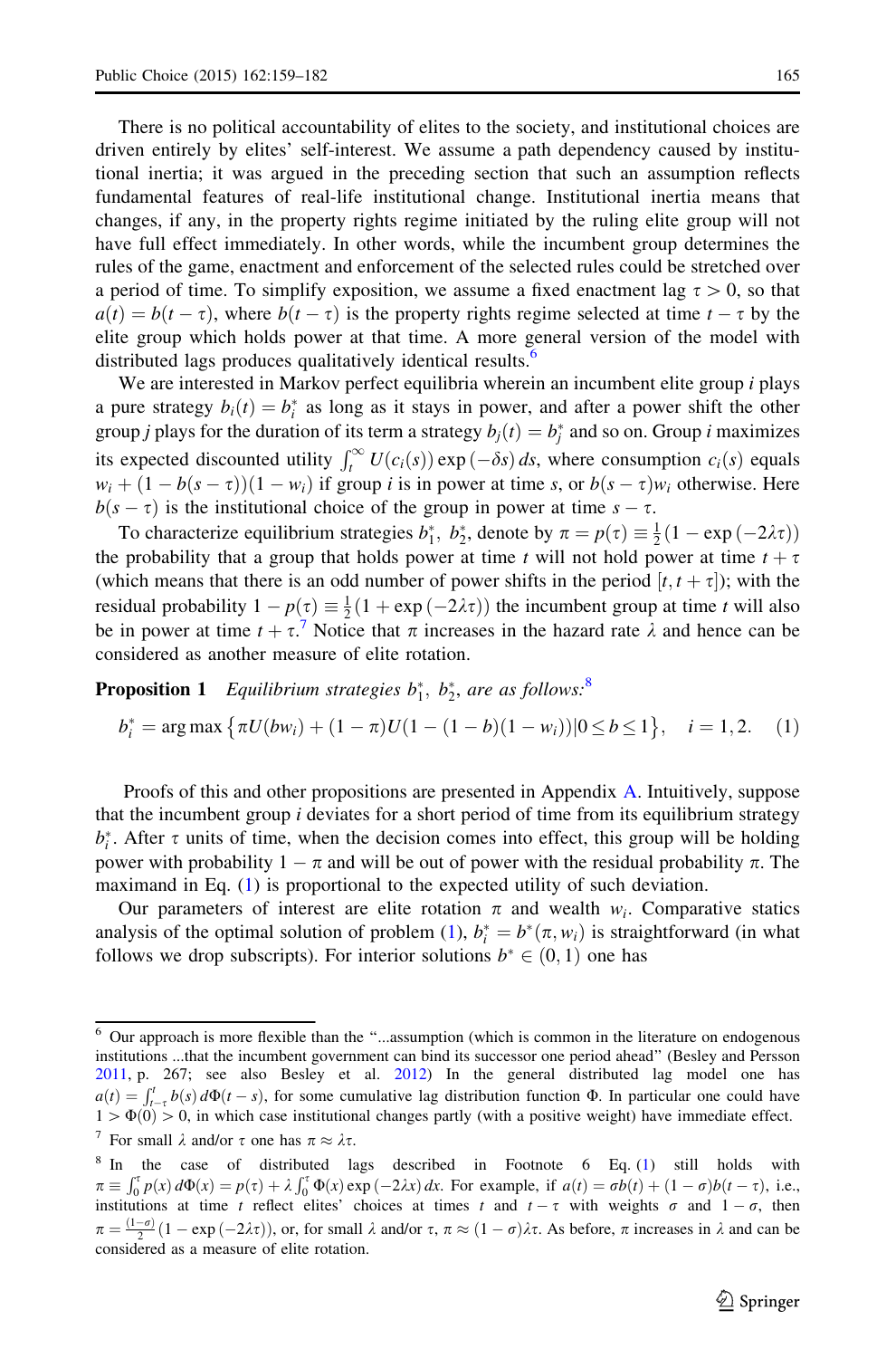$$
\frac{U'(b^*w+1-b^*)}{U'(b^*w)} = \frac{\pi w}{(1-\pi)(1-w)}.
$$
\n(2)

<span id="page-7-0"></span>Proposition 2 Whenever

$$
\pi + w \ge 1,\tag{3}
$$

an incumbent elite group with wealth w will select full protection of property rights  $b^* = 1$ .

The intuition behind this result becomes clear if a deviation  $b \lt 1$  from fully secured property rights is viewed as acquiring  $1 - b$  units of a lottery which pays  $1 - w$  with probability  $1 - \pi$  and  $-w$  with probability  $\pi$ . When inequality (3) holds, such lottery has a non-positive expected value, and will hence be rejected by a risk-averse agent.

For an interior solution, the equilibrium level of property rights protection monotonically increases in the rate of elites' rotation.

**Proposition 3** The equilibrium level of property right protection  $b^*$  monotonically increases from 0 to 1 in the elites' rotation rate in the range  $\pi \in [0, 1 - w]$  and remains equal to 1 for  $\pi \geq 1 - w$ .

We now turn to the impact of asset ownership on elites' institutional choice. In the range  $w \in [0, 1 - \pi]$  increase in the size of elites' assets usually improves property rights protection. This statement could be made precise under some additional assumptions, as is illustrated by the following

**Proposition 4** If at least one of the following conditions holds for all  $z > 0$ :

(i) absolute risk aversion 
$$
R(z) \equiv -\frac{U''(z)}{U'(z)}
$$
 is non-decreasing, or

(ii) relative risk aversion  $r(z) \equiv -\frac{zU^{''}(z)}{U^{'}(z)}$  does not exceed unity

then the equilibrium level of property rights protection  $b^*$  monotonically increases from 0 to 1 in elites' market assets size  $w \in [0, 1 - \pi]$ , and remains equal to 1 for  $w > 1 - \pi$ .

It is known from the portfolio theory that the holding of a risky asset decreases in wealth in the case of increasing absolute risk aversion of the portfolio owner. Condition (i) is in agreement with this result in the light of the above offered interpretation of insecure property rights as an investment in a risky asset: wealthier agents reduce their risk exposure, i.e., opt for better protection of property rights.<sup>9</sup> In the case of decreasing absolute risk aversion the same comparative statics result holds under condition (ii).

Proposition 3 indicates that elites' rotation  $\pi$  and asset ownership w substitute for one another as determinants of full property rights protection. However, when property rights protection is less than perfect, these two factors actually are *complements*. This can be seen from the fact that none of these factors alone can ensure any positive level of property rights protection. Indeed, according to ([1\)](#page-6-0), with  $\pi = 0$  a fully "stationary bandit" will optimally choose  $b^* = 0$ , i.e., full expropriation. On the other hand, when ruling elites own no assets ( $w = 0$ ) they have nothing to lose, and also opt for full expropriation.<sup>10</sup>

<sup>&</sup>lt;sup>9</sup> This analogy, however, is incomplete, since in our case the risky asset itself depends on wealth, and hence condition (i) is sufficient, but not necessary; for details see the proof of Proposition 4 in the Appendix [A](#page-20-0).

<sup>&</sup>lt;sup>10</sup> The conclusion that sufficiently sizable asset ownership by ruling elites ( $w > 1 - \pi$ ) makes their policies socially optimal is similar to McGuire and Olson's [\(1996\)](#page-23-0). Notice, however, that in our case this conclusion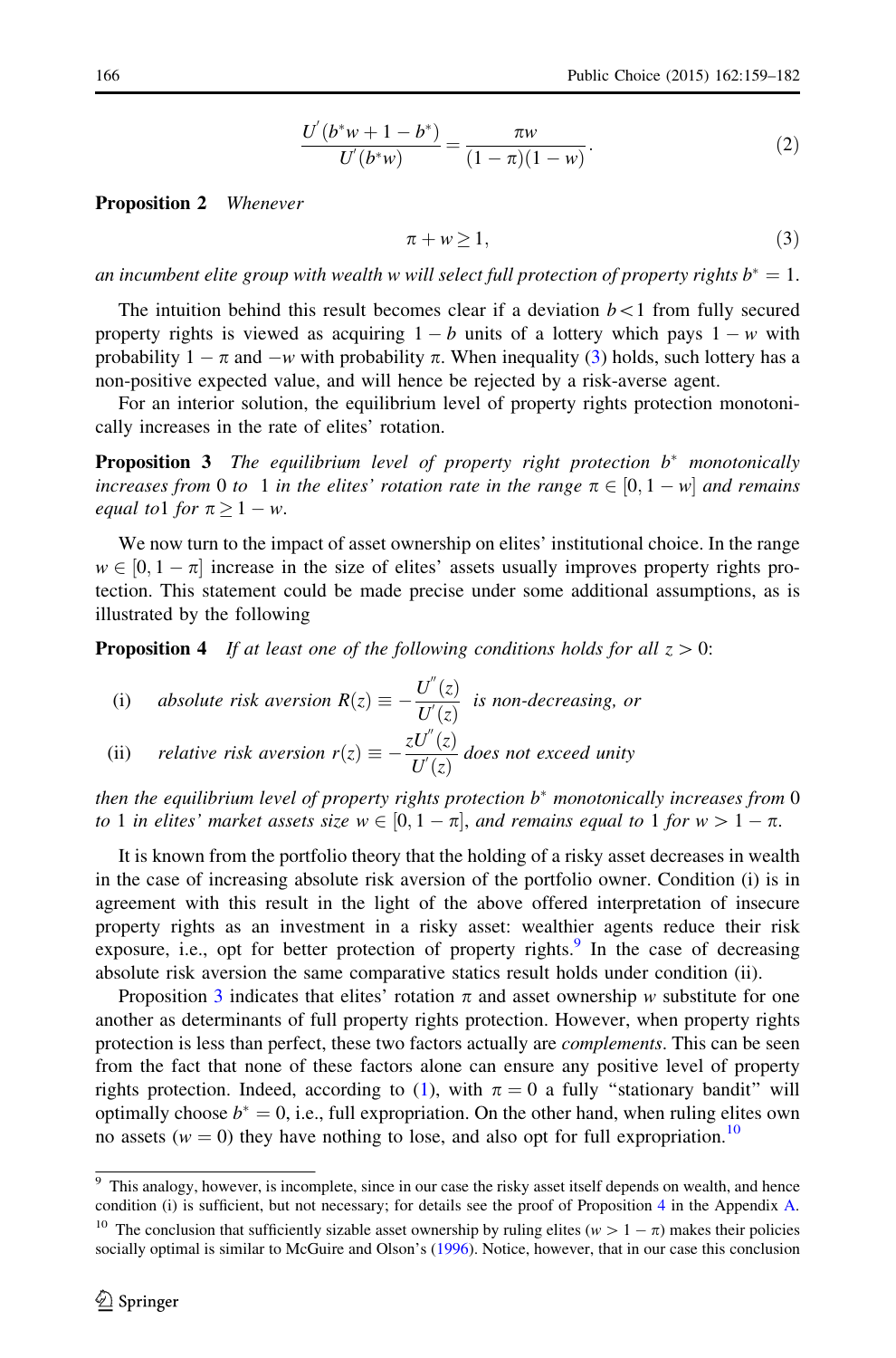<span id="page-8-0"></span>Another way to observe complementarity between elites' rotation and asset ownership is to explore cross partial derivatives of property rights protection by  $\pi$  and w. Caution however is required, since the signs of such derivatives are not invariant to monotone transformations of  $b^*$ , i.e., to the selection of property rights measurement scale. For

example, for Cobb-Douglas specification  $U(z) = z^{1-\beta}$ , one can verify that  $\frac{\partial^2 \ln b^*}{\partial \pi \partial w} > 0$ .

The above analyses demonstrate that elites' rotation and wealth contribute to the security of property rights, but do so only in combination with each other.<sup>11</sup> We now turn to testing this conjecture empirically.

### 4 Data and measurement

To test the above theories, we have assembled an unbalanced panel comprising 110 developed and developing nations and spanning from 2000 through 2009. Panel data are recorded on yearly basis. Panel structure of the data is essential for obtaining consistent estimations in a cross-country analysis which would otherwise be beset by biases owing to unobservable omitted variables that do not evolve over time. We also take advantage of panel data ''built-in'' instruments to test for endogeneity by using an Arellano–Bond estimator (Sect. [5.3](#page-17-0)). A full list of variables is presented in Tables [1](#page-9-0) and [2](#page-9-0) shows summary statistics. In Table B.1 in Online Appendix B we report pairwise correlations of variables, and in Table B.2 we list all countries that appear in the panel. $^{12}$ 

# 4.1 Property rights protection

Our main dependent variable *property rights* is based on the Fraser Institute's Economic Freedom of the World dataset (Gwartney et al. [2012](#page-22-0)). We select two indexes from this dataset: (i) Protection of property rights, and (ii) Judicial independence. The second index is added owing to the key role of an independent judiciary in the security of property rights (Voigt and Gutmann [2013](#page-23-0)). We take the first principal component of these indexes and normalize its mean to zero. Our property rights measure exhibits substantial fluctuations not only between nations, but also over time (Table B.2): the median (across countries in the sample) standard deviation of property rights in a given country over the observation period equals 30 % of the total standard deviation of property rights in the panel across time and space.

Footnote 10 continued

requires elites' rotation ( $\pi$  > 0) and hence is inapplicable to a "stationary bandit". This is yet another example of the complementarity between elites' rotation and asset ownership.

 $11$  In an alternative model of path dependency endogenous property rights obtain as a subgame perfect Nash equilibrium wherein the strategies of elite groups reflect past history of their interaction. Elites can cooperate with each other by refraining from full expropriation while in power on the expectation of reciprocity after a power shift. In the case of defection the cooperation breaks down and all elite groups resort to full expropriation thereafter (Dixit et al. [2000](#page-22-0)). One can show that the set of sustainable allocations from which no one defects expands as elite rotation accelerates, and for high rotation rates this set includes first-best Pareto efficient outcomes, for which political constraints are not binding (Acemoglu et al. [2011\)](#page-21-0). However, such models say nothing about the actual institutional outcomes of elite interaction, other than stating that the set of such outcomes grows bigger, and hence have a lower predictive power than the approach presented in this section.

<sup>&</sup>lt;sup>12</sup> Online Appendix B can be accessed at the link (doi:[10.1007/s11127-014-0210-2](http://dx.doi.org/10.1007/s11127-014-0210-2)).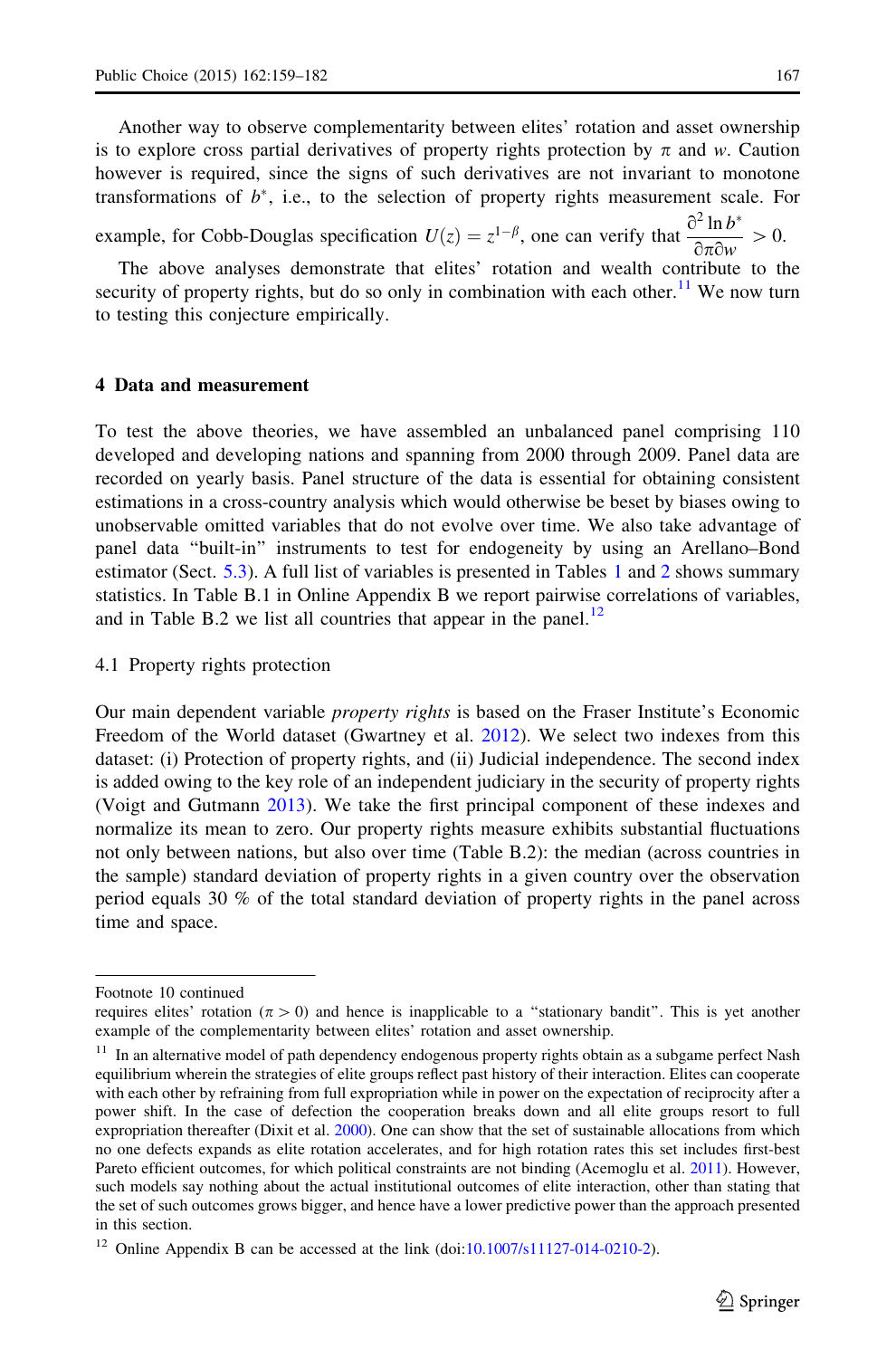$\circledcirc$  Springer

<span id="page-9-0"></span>Table 1 Data description and sources

| Variable                                                              | Description and source                                                                                                                                                                                                             |  |  |  |  |
|-----------------------------------------------------------------------|------------------------------------------------------------------------------------------------------------------------------------------------------------------------------------------------------------------------------------|--|--|--|--|
| Property rights                                                       | First principal component of Judicial independence and Property rights<br>protection measures from Economic Freedom of the World by Fraser<br>Institute (Gwartney et al. 2012)                                                     |  |  |  |  |
| Turnover                                                              | Average share of veto-players leaving their office for previous 20 years<br>based on <i>stabns</i> measure from Database of Political Institutions<br>(Beck et al. $2001$ )                                                        |  |  |  |  |
| Non-democracy score                                                   | 10-Democracy score, where Democracy score is from Polity IV Project<br>(Marshall and Jaggers 2012)                                                                                                                                 |  |  |  |  |
| Inequality                                                            | Gini coefficient from Standardized World Income Inequality database<br>(Solt 2009)                                                                                                                                                 |  |  |  |  |
| Chief executive tenure                                                | Chief executive current tenure in office. Based on data from<br>Democracy and Dictatorship Revisited dataset (Cheibub et al. 2010)                                                                                                 |  |  |  |  |
| $ln(GDP)$ , $ln(population)$ , school<br>enrolment, natural resources | Set of controls (logarithms of population and GDP per capita, natural<br>resources rents, net secondary school enrollment and full set of<br>country and year dummies) from World Development Indicators<br>database by World Bank |  |  |  |  |

| <b>Table 2</b> Descriptive statistics |  |
|---------------------------------------|--|

| <b>Table 2</b> Descriptive statistics | Variable               | <b>Obs</b> | Mean   | Std. dev. | Min      | Max    |
|---------------------------------------|------------------------|------------|--------|-----------|----------|--------|
|                                       | Property rights        | 972        | 0.00   | 1.36      | $-3.09$  | 2.56   |
|                                       | Turnover               | 962        | 0.14   | 0.08      | $\theta$ | 0.36   |
|                                       | Non-democracy score    | 920        | 2.77   | 3.23      | $\theta$ | 10     |
|                                       | Inequality             | 767        | 0.37   | 0.10      | 0.22     | 0.67   |
|                                       | School enrolment       | 851        | 104.89 | 10.73     | 63.53    | 154.15 |
|                                       | ln(population)         | 952        | 9.50   | 1.63      | 5.61     | 14.10  |
|                                       | ln(GDP)                | 952        | 9.05   | 1.25      | 5.60     | 11.29  |
|                                       | Natural resources      | 941        | 6.60   | 11.43     | $\theta$ | 63.95  |
|                                       | Chief executive tenure | 845        | 5.19   | 5.64      |          | 39     |

Alternative sources of property rights protection measures exist, such as Heritage Foundation (Miller et al. [2012](#page-23-0)) and Freedom House [2013,](#page-22-0) which are incorporated in the aggregate Rule of Law index produced by the Governance Matters project (Kaufmann et al. [2010](#page-22-0)). Some of these measures are based on expert opinions, which could be biased by the ''halo effect'' (Bardhan [2005](#page-21-0)), when assessments of economic outcomes are automatically extended onto institutions. Importantly, Fraser Institute's measures do not involve experts' judgments and rely instead on business communities' assessments collected in the Global Competitiveness Report prepared for the World Economic Forum (Schwab [2013\)](#page-23-0).

# 4.2 Rotation of ruling elites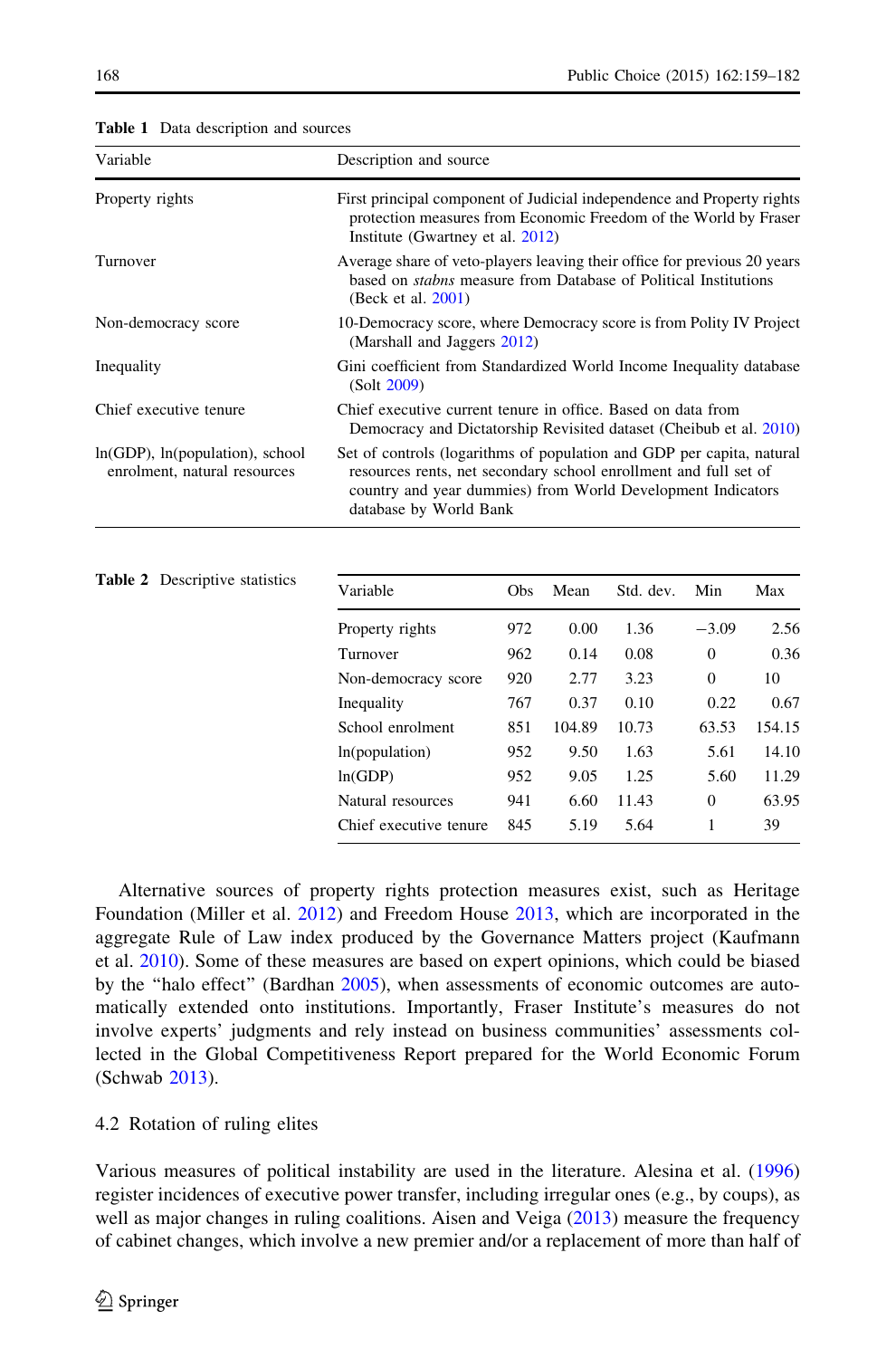<span id="page-10-0"></span>the sitting cabinet members. Beck et al. [\(2001](#page-21-0)), Besley and Kudamatsu [\(2008](#page-22-0)) and Carmignani [\(2009\)](#page-22-0) keep track of leadership change, and Besley et al. [\(2012](#page-22-0))—of leaders' random exits, due to accidents, illness, and death from natural causes. Finally, Campante et al. [\(2009](#page-22-0)) calculate average government tenure over a period of observations.

Our measure of political elites' rotation is based on the stabns variable from the Database of Political Institutions (Beck et al. [2001\)](#page-21-0). This measure, calculated annually, shows the ratio of the number of exits of veto players in a given country during a given year to the number of veto players at the beginning of the year. A veto player, according to Tsebelis [\(2002](#page-23-0)), is a political actor who can block a move from the status quo and otherwise influences essential government policies. For autocracies or near autocracies, chief executives are the only veto players in their polities. Depending on the type of political system, veto players could also include heads of legislative chambers, political parties in government coalition and so on.

The turnover of veto players measured by *stabns* serves our purposes better than rotation measures of heads of state only, as it shows the replacement rate of individuals who occupy key policy-making positions in the ruling polity, and thus produces a richer and more informative account of political instability.<sup>13</sup> This improves the odds of capturing and correctly measuring the impact of elites' turnover on property rights protection. Furthermore, measures of regime durability, as in (Campante et al. [2009](#page-22-0); see also Chang and Golden [2010;](#page-22-0) Cheibub et al. [2010;](#page-22-0) Svolik [2012](#page-23-0); Justesen [2013\)](#page-22-0) would not be appropriate for establishing an impact of the perceived likelihood of power change on property rights. Indeed, what is required for our purposes is a hazard rate, which is affected by a number of factors and cannot be predicted by durability alone (Sanhueza [1999](#page-23-0)). Regime tenure measures are still useful for our purposes, but for a different reason—as proxies of elites' asset ownership, rather than their turnover (see Sect. 4.3).

We assume that incumbent elites form expectations of the likelihood of losing power by observing the history of elite rotation and extrapolating it into the future. Hence we calculate the turnover index for a given country and year as a sliding average of the *stabns* variable for this country over the preceding twenty-year period. The earliest of such periods in our sample starts in 1980.<sup>14</sup>

# 4.3 Asset ownership by ruling elites

Our theory suggests that security of property rights should be related to the size of economic assets owned by political elites. We do not have direct measures of such asset ownership and rely instead on two alternative proxies. The first one is general economic inequality which serves as an estimate of the (relative) size of elites' assets. Such proxy selection is motivated by the assumption that political elites belong to the wealthiest part of population and hence the relative size of their holdings should be positively correlated with general indexes of wealth inequality. This conjecture finds support in Leigh [\(2007](#page-22-0)) and Atkinson et al.  $(2011)$  $(2011)$ , where economic inequality is shown to be associated with wealth concentration; in particular the Gini coefficient predicts the share of income in a society owned by the top 10 % and the top 1 % of wealth distribution (Leigh [2007](#page-22-0)).

<sup>&</sup>lt;sup>13</sup> Still, this measure does not fully reflect important features of political institutions, such as the distinctions between parliamentary and presidential systems. However such distinctions are less relevant for nominal democracies and autocracies that are the countries of interest for our analysis.

<sup>&</sup>lt;sup>14</sup> There is no earlier information in the Database of Political Institutions.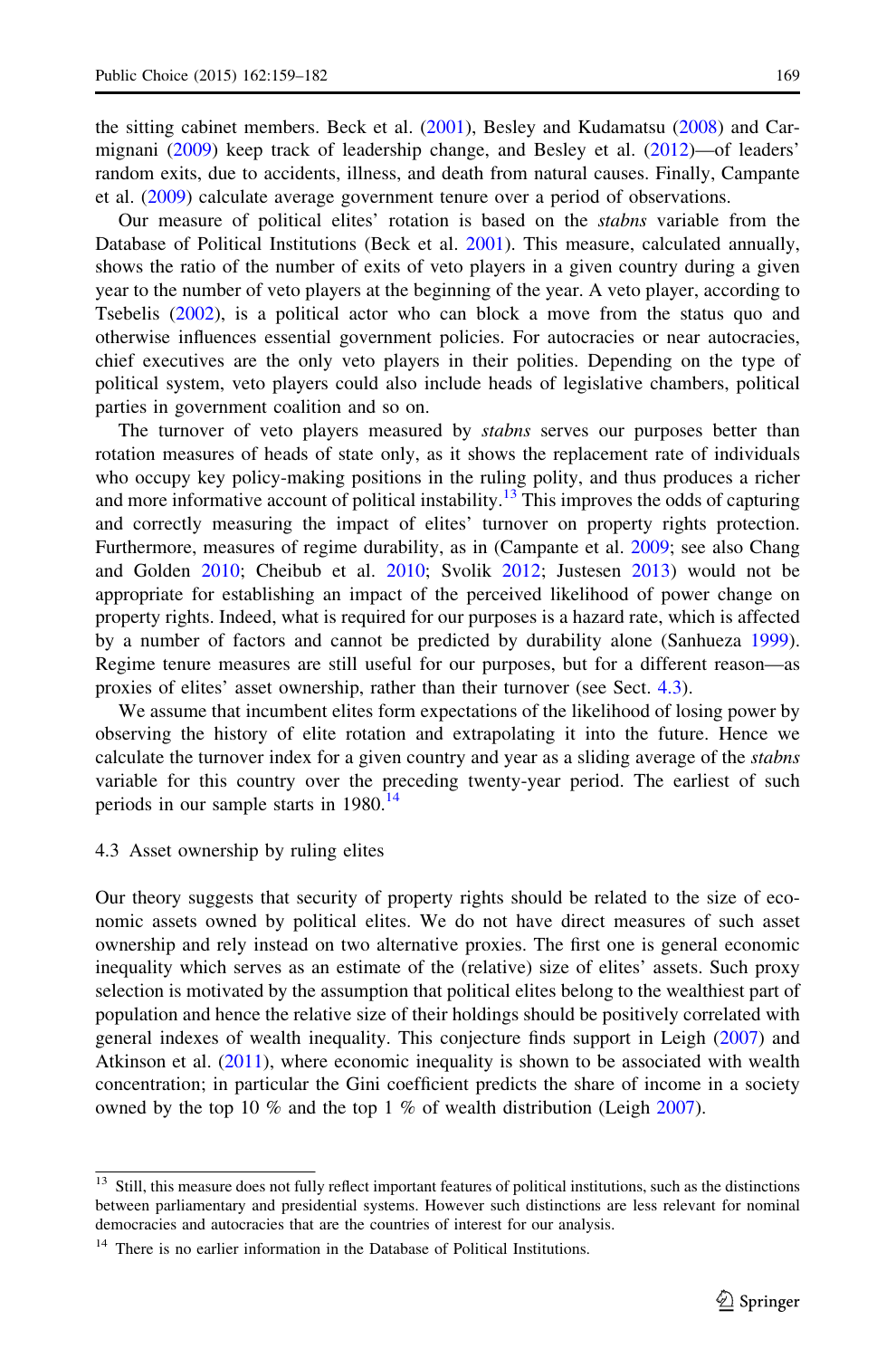Gini coefficient values (gini) are obtained from the Standardized World Income Inequality Database (SWIID; see Solt [2009](#page-23-0)). This dataset is integrated into the World Income Inequality Database (UNU-WIDER [2008](#page-23-0)) where it is supplemented by data from other sources and adjusted for cross-country comparisons. An important advantage of the SWIID database for the purposes of our study is the inclusion of property income in the overall income calculation. We use the 0.4 level of the Gini coefficient as a dividing line between higher and lower inequality countries, where the former are expected to have greater asset ownership by ruling elites.

Economic inequality is a crude proxy for the wealth of ruling elites, and in order to verify our findings from an independent source, we use chief executive's tenure in office as an alternative proxy for elites' wealth. Proverbial kleptocracy, grand corruption and embezzlement by non-democratic regimes (Rose-Ackerman [1999;](#page-23-0) Ezrow and Frantz [2011](#page-22-0)) lead to the assumption that in weak democracies and autocracies (where we expect to find confirmation of our hypotheses) ruling elites can take advantage of being in power to amass personal wealth, and hence the duration of staying in power could indeed be used as a proxy for elites' asset ownership.

The variable required for our purposes is the length of stay in power of an incumbent chief executive since taking the office until the year of observation. Such data are available from the Democracy and Dictatorship revisited (DD) dataset (Cheibub et al. [2010](#page-22-0)) which covers the years 1946–2008 and almost all the countries in our sample (other similar data sources have narrower geographic coverage).

#### 4.4 Control variables

An important objective of our empirical analysis is to establish whether a relationship between the rotation of ruling elites and the quality of property rights protection is based on conventional political competition, where competing parties are trying to win voters' support by supplying particular property rights regimes, or, as claimed herein, that political elites are motivated by their immediate self-interests, based on concerns about their wellbeing after losing power. As was argued earlier, we do not expect to find a robust association between elite rotation and property rights in fully developed democracies, because grassroots political pressure could either strengthen or weaken the protection of property rights, or because property rights are protected by the rule of law irrespective of political processes. However, when democracy is suppressed or absent, elites' rotation is expected to be relevant for property rights protection.

To reflect this distinction in empirical analysis, we use the institutionalized democracy index democ obtained from the Polity IV database (Marshall and Jaggers [2012](#page-23-0)). We prefer democ to the resulting *polity2* index, because it better reflects variations in democratic quality, especially in the middle of the range, by taking account of electoral processes and checks and balances, which restrict executive authority. In what follows we re-scale this index into a non-democracy score which takes values from "0" (democracy) to "10" (autocracy). The threshold non-democracy score  $= 2$  is the median, with 47 % of the sample below and 37 % above this level. In what follows we consider the observations (nations in a given year) as more democratic if their non-democracy scores are less than two, and less democratic otherwise; this divides the sample almost evenly.

We include in our regression models various control variables (Table [1](#page-9-0)), which account for major existing theories explaining cross-country variations in property rights regimes. One of the controls is GDP per capita—according to the ''development hypothesis'', economic development brings about better institutions (Glaeser et al. [2004\)](#page-22-0); on the other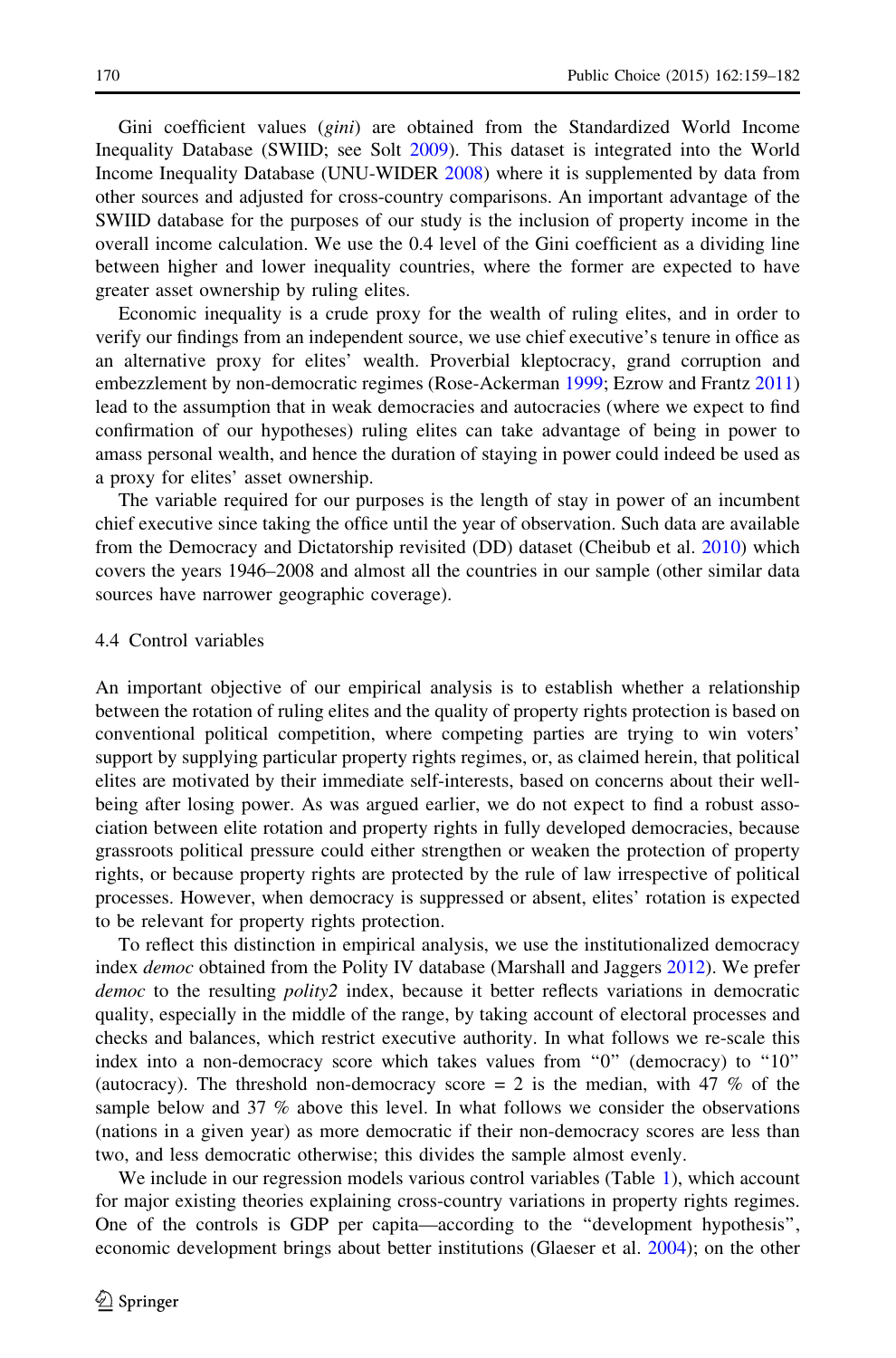<span id="page-12-0"></span>hand, secure property rights create enabling conditions for economic growth (see, e.g., Rodrik et al. [2004](#page-23-0)). Other controls are the level of education, measured by net secondary school enrollment (the same ''development hypothesis'' suggests that education strengthens the demand for sound institutions and advances reforms establishing such institutions); population (according to Spolaore [2006](#page-23-0), it is easier, ceteris paribus, to create and maintain good institutions in more populous countries); and natural gas and oil rents as a percentage of GDP (natural riches cause the ''resource curse'', which adversely affects the quality of institutions, including property rights—see Robinson et al. [2006](#page-23-0); Mehlum et al. [2006](#page-23-0)). Since we use panel regressions with country and year fixed effects, we omit controls that do not vary in time, such as legal origins, fractionalization and geography.

# 5 Estimation results

# 5.1 Elites' rotation and property rights

Our theory predicts that in less democratic countries ruling elites' rotation and asset ownership should be positively associated with property rights protection. We test this hypothesis by a series of regression models with various specifications and control variables.

We start with a country and year fixed effects panel estimation with robust standard errors accounting for country specific omitted variables. The panel spans over ten years from 2000 through 2009 and relates the quality of property rights protection in a given year and country to the rotation of ruling elites estimated over the preceding 20-year period:

$$
(\text{property rights})_{it} = \alpha + \beta(\text{turnover})_{it} + \gamma_k(\text{controls})_{itk} + \epsilon_{it} \tag{4}
$$

Estimation results are reported in Column 1 of Table [3.](#page-13-0) The coefficients on turnover are positive, but insignificant, and the same remains true after the inclusion of various sets of controls (we do not present here such robustness tests). Hence, without accounting for their asset ownership positions, the rotation of ruling elites has no statistically significant impact on property rights protections either in democracies or non-democracies.

To find out if perhaps a more robust nonlinear association between elites' rotation and property rights can be established, we estimate the following quadratic model:

$$
(\text{property rights})_{it} = \alpha + \beta(\text{turnover})_{it} + \mu(\text{turnover}^2)_{it} + \gamma_k(\text{controls})_{it} + \epsilon_{it} \tag{5}
$$

Results of this estimation with various sets of controls are presented in Columns 2–4 of Table [3](#page-13-0). In all specifications linear and quadratic terms become significant, and their signs indicate an inverted U-shaped relationship of elites' rotation and the security of property rights.15 To separately explore the ascending and descending branches of the parabola, we identify its top point, which corresponds (for the specification with the full set of controls reported in column 4) to a rotation rate (turnover) of 0.16. We divide all countries into groups of high turnover (turnover exceeds 0.16 for at least one observation year) and low turnover otherwise. For lower rotation rates the coefficient for elites' turnover becomes positive and significant at the 5 % level (Column 5), whereas in the higher rotation range this coefficient turns negative, but becomes much smaller in absolute value and less

Recall that Campante et al. [\(2009](#page-22-0)) observed a U-shaped relationship between corruption and elite rotation.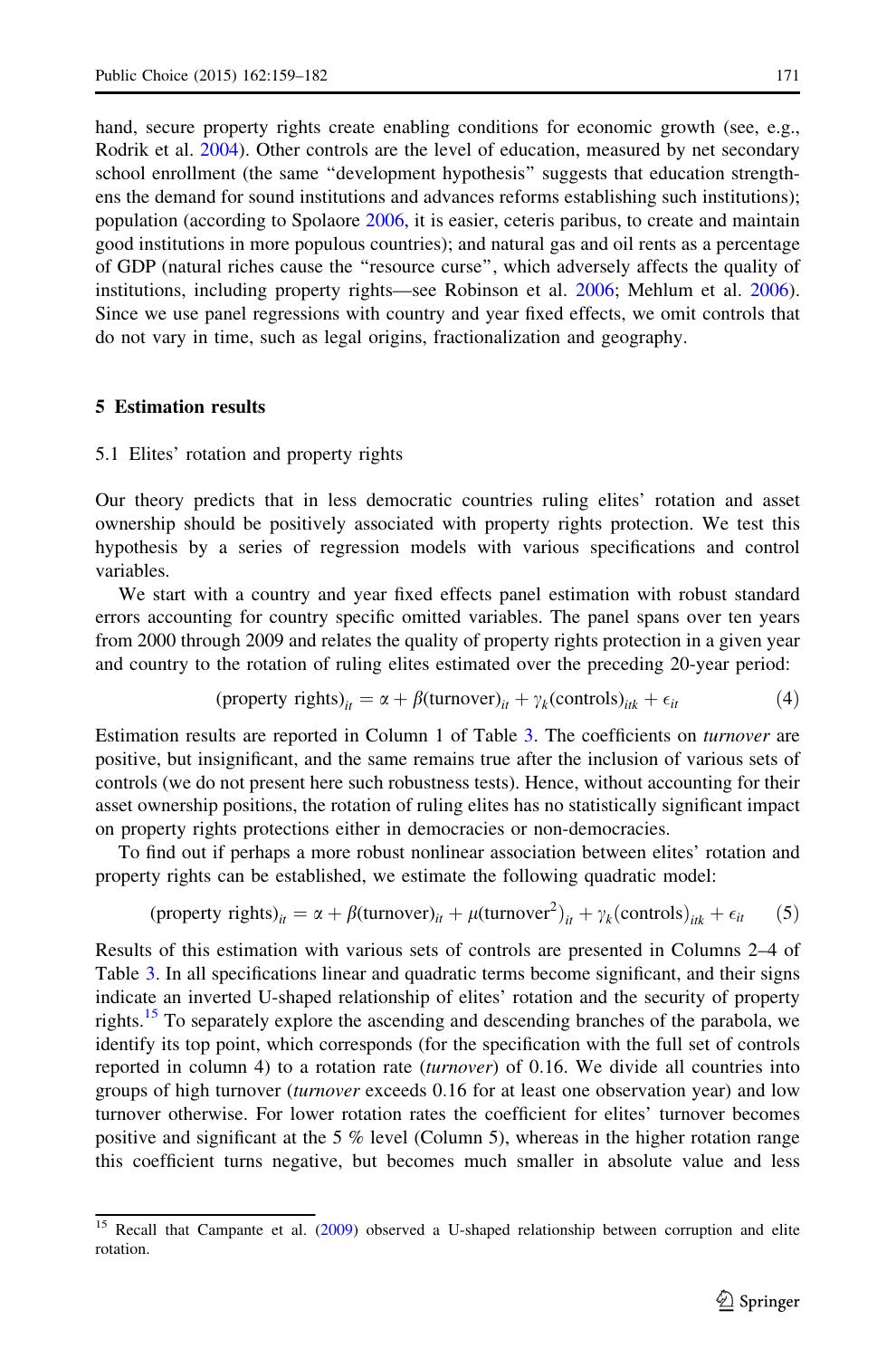| Dependent variable    | Property rights    |             |             |             |                     |                      |  |
|-----------------------|--------------------|-------------|-------------|-------------|---------------------|----------------------|--|
| Model<br>Sample       | (1)<br>Full sample | (2)         | (3)         | (4)         | (5)<br>Low turnover | (6)<br>High turnover |  |
| Turnover              | 0.469              | 5.392 ***   | 4.345***    | $4.226***$  | $2.365**$           | $-1.334*$            |  |
|                       | [0.76]             | [1.58]      | [1.41]      | [1.35]      | [1.17]              | [0.71]               |  |
| Turnover <sup>2</sup> |                    | $-15.50***$ | $-13.15***$ | $-13.51***$ |                     |                      |  |
|                       |                    | [4.01]      | [3.74]      | [3.43]      |                     |                      |  |
| ln(GDP)               |                    |             |             | $1.097***$  | $0.923**$           | $1.305***$           |  |
|                       |                    |             |             | [0.315]     | [0.40]              | [0.47]               |  |
| School enrolment      |                    |             | $-0.001$    | $-0.001$    | $-0.003$            | $-0.001$             |  |
|                       |                    |             | [0.00]      | [0.00]      | [0.01]              | [0.00]               |  |
| ln(population)        |                    |             | 0.351       | 1.062       | 0.604               | $2.375**$            |  |
|                       |                    |             | [0.58]      | [0.655]     | [0.92]              | [1.03]               |  |
| Natural resources     |                    |             | $-0.003$    | $-0.006$    | $-0.001$            | $-0.010*$            |  |
|                       |                    |             | [0.00]      | [0.00]      | [0.00]              | [0.01]               |  |
| <b>Observations</b>   | 962                | 962         | 840         | 840         | 427                 | 413                  |  |
| Number of id          | 110                | 110         | 102         | 102         | 54                  | 48                   |  |
| $R^2$ -within         | 0.435              | 0.453       | 0.474       | 0.497       | 0.412               | 0.600                |  |

<span id="page-13-0"></span>Table 3 Baseline model estimation

\* p value  $\le 0.1$ , \*\* p value  $\le 0.05$ , \*\*\* p value  $\le 0.01$ 

significant (Column 6). Controls have the expected signs, but mostly are statistically insignificant, except for GDP per capita.

One way to interpret the above findings is to suggest that the rotation rates of ruling elites are on the average higher in democracies than in non-democracies, in which case the ascending branch of the above parabola reflects the expected positive impact of ruling elites' rotation for the security of property rights in non-democracies, whereas among democracies such association is much less pronounced and is almost statistically insignificant. Indeed, the average rotation rate of ruling elites for the countries with *non*democracy score above two (the near-median threshold level) is 0.1, whereas for the rest of the sample formed by stronger democracies this average is  $0.16<sup>16</sup>$  Another way of verifying the above conclusion is to observe that on the ascending branch of the parabola the average non-democracy score equals 4:33, whereas on the descending one the average score is 2.00.

To test the role of democracy directly, we estimate the following model:

$$
(\text{property rights})_{it} = \alpha + \beta(\text{turnover})_{it} + \delta(\text{non-democracy score})_{it}
$$
  
+  $\varphi(\text{interaction})_{it} + \gamma_k(\text{controls})_{itk} + \epsilon_{it},$  (6)

which in addition to model ([4](#page-12-0)) also includes the non-democracy score and its interaction with the rotation of ruling elites. The estimation results are presented in Table [4](#page-15-0) (Columns  $1-6$ ).

<sup>&</sup>lt;sup>16</sup> The actual gap in average rotation rates between democracies and non-democracies is probably even wider, because over the time span of observation the political changes were mostly from less to more democracy, and hence the rotation rates for countries deemed to be democracies in a given year could be pulled down by the non-democratic portions of the preceding 20-year period.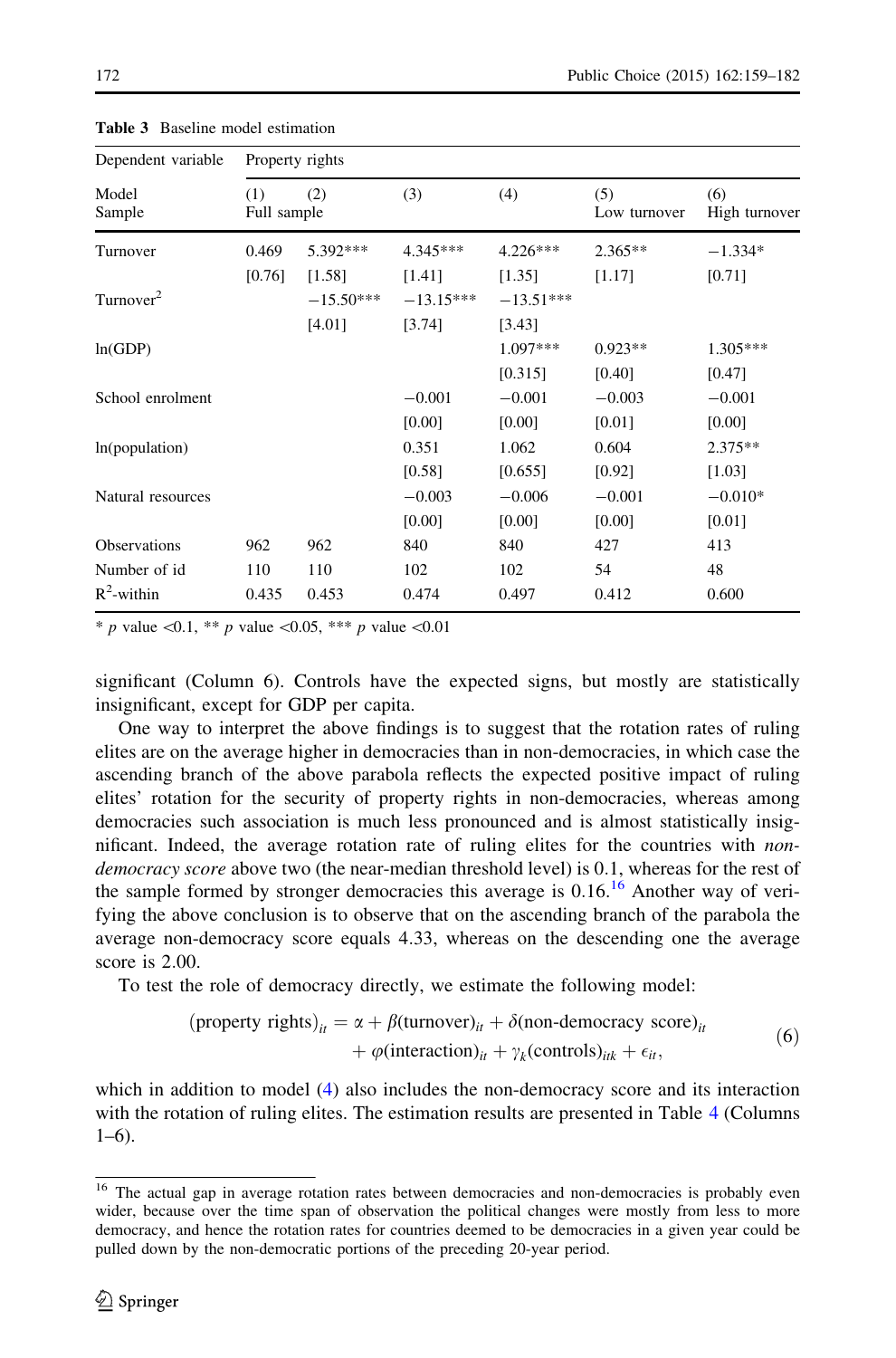In all estimations with the interaction term its coefficient comes out positive and statistically significant. This means that the contribution of ruling elites' rotation to the security of property rights grows stronger when the quality of democracy declines, which is consistent with our hypotheses. More specifically, consider the full marginal effect of the elites' rotation, which equals  $\left[\beta + \varphi(non$ -democracy score)<sub>it</sub>. For the estimation reported in Column 6 of Table [4](#page-15-0), the cutoff level of the non-democracy score above which the marginal effect is positive equals 2.26, which is near the median level of the *non*democracy score.

Finally, we split the sample into groups of more and less democratic countries by using the same cut-off level two of the *non-democracy score*, and estimate the baseline model ([4](#page-12-0)) for each of the halves. Estimation results presented in Table B.3 show that for less democratic countries the impact of ruling elites' rotation is positive and statistically significant, whereas for more democratic ones it is of much lower magnitude and statistically insignificant. To summarize the above findings, we can conclude that the rotation of ruling elites indeed improves the protection of property rights under non-democratic regimes and has no such effect in democracies.

#### 5.2 Role of asset ownership

We now turn to testing the complementarity between elites' rotation and their ownership of market assets, and begin with the first proxy of asset ownership of those outlined in Sect. [4.3](#page-10-0), i.e., economic inequality. The positive association between elites' rotation and the security of property rights that we have just established for non-democracies is consistent with the contributing role of asset ownership proxied by inequality, since the latter is common among non-democracies (see, e.g., Acemoglu and Robinson [2012](#page-21-0); according to Table B.1, the correlation between the non-democracy score and the Gini coefficient for our sample equals  $0.31$ ).

To find direct evidence of the expected complementarity, we further divide the subsample of less democratic countries into quarter-samples with high and low inequality levels by using the above introduced cut-off of the Gini coefficient 0:4. Estimation results of the baseline model for each of the quarter-samples are reported in Table  $5<sup>17</sup>$  $5<sup>17</sup>$  For the quarter-sample of more unequal and less democratic countries (Column 1) the coefficient of elites' rotation is positive and significant at the 1 % level. Notice that for the whole subsample of less democratic countries irrespective of their inequality levels (Column 6, Table B.3), the coefficient is 30  $\%$  smaller and significant only at the 10  $\%$  level; therefore higher inequality makes the association between elites' rotation and the protection of property rights much sharper. For the quarter-sample of less unequal and less democratic countries (Column 2, Table [5](#page-16-0)) the coefficient is still positive, but more than 50 % smaller than for the previous quarter-sample, and statistically insignificant. For the remaining two quarter-samples of more democratic countries with high and low inequality there are no statistically significant associations between elites' rotation and the security of property rights (Columns 3–4, Table [5\)](#page-16-0). The reported estimation results are robust to the inclusion of different sets of controls (we do not show here such estimations).

To further stress that elites' asset ownership complements elites' rotation in securing property rights only for weak democracies and autocracies, we perform a series of regressions for rolling subsamples starting from the 568 most democratic country-years

 $17$  Notice that since the inequality dummy is time-independent, we cannot use country fixed effects in such estimations.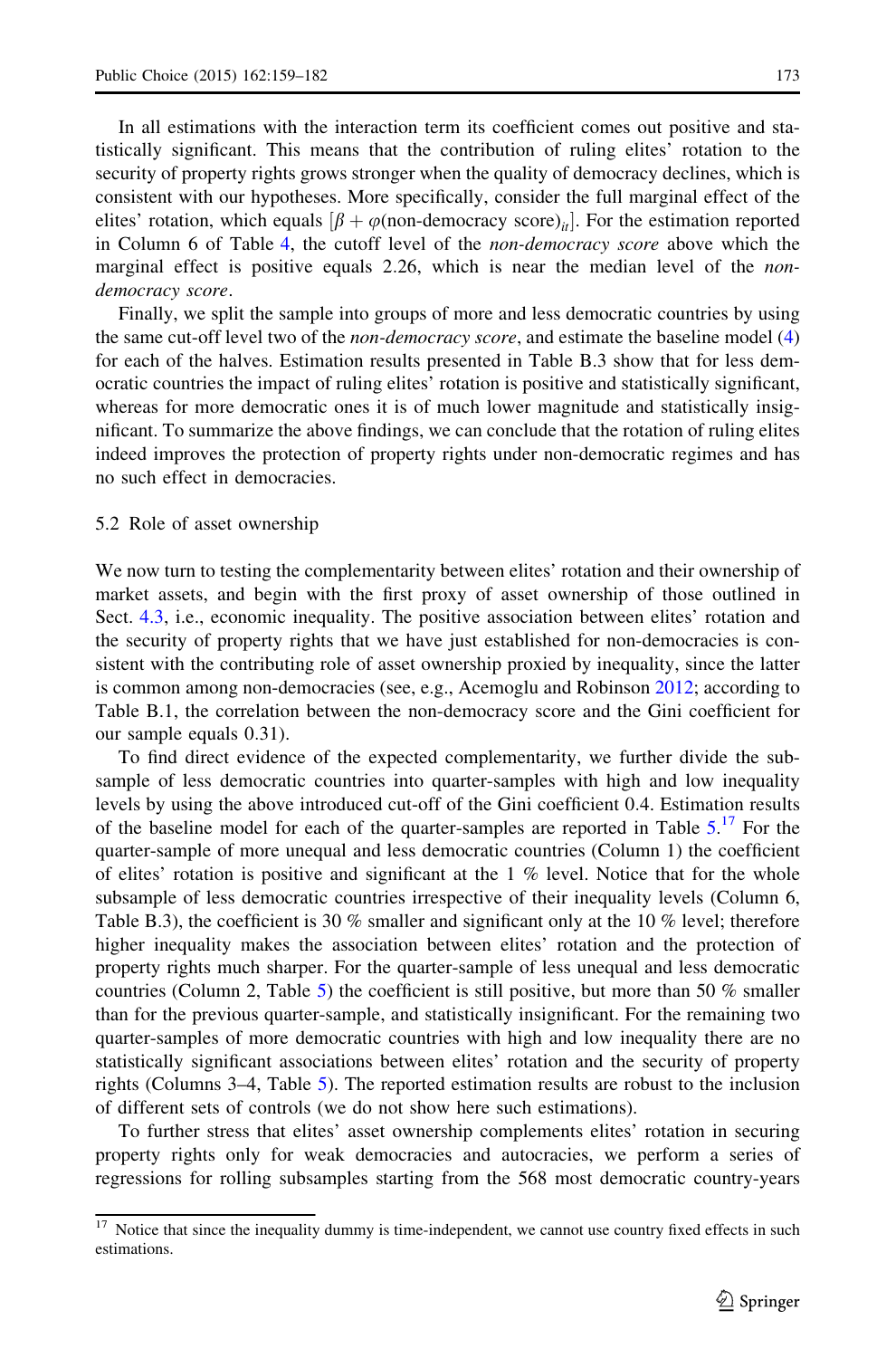| Model<br>Dependent variable | (1)<br>Property rights | (2)         | (3)         | (4)         | (5)        | (6)        |
|-----------------------------|------------------------|-------------|-------------|-------------|------------|------------|
| Turnover                    | 0.627                  | $-0.744$    | 0.136       | $-0.699$    | $-0.064$   | $-0.941$   |
|                             | [0.78]                 | [0.88]      | [0.70]      | [0.89]      | [0.64]     | [0.80]     |
| Non-democracy score         | $-0.020$               | $-0.132***$ | $-0.063***$ | $-0.141***$ | $-0.055**$ | $-0.136**$ |
|                             | [0.02]                 | [0.06]      | [0.02]      | [0.05]      | [0.02]     | [0.05]     |
| Non-democracy               |                        | $0.570**$   |             | $0.398*$    |            | $0.417*$   |
| score $\times$ turnover     |                        | [0.27]      |             | [0.22]      |            | [0.21]     |
| ln(GDP)                     |                        |             |             |             | $1.187***$ | 1.196***   |
|                             |                        |             |             |             | [0.29]     | [0.29]     |
| School enrolment            |                        |             | 0.001       | 0.002       | 0.001      | 0.001      |
|                             |                        |             | [0.00]      | [0.00]      | [0.00]     | [0.00]     |
| In(population)              |                        |             | 0.646       | 0.615       | $1.447**$  | $1.421**$  |
|                             |                        |             | [0.58]      | [0.56]      | [0.64]     | [0.62]     |
| Natural resources           |                        |             | 0.004       | 0.004       | 0.007      | $0.007*$   |
|                             |                        |             | [0.00]      | [0.00]      | [0.00]     | [0.00]     |
| Observations                | 920                    | 920         | 802         | 802         | 802        | 802        |
| Number of id                | 104                    | 104         | 96          | 96          | 96         | 96         |
| $R^2$ -within               | 0.443                  | 0.454       | 0.481       | 0.485       | 0.508      | 0.513      |
|                             |                        |             |             |             |            |            |

<span id="page-15-0"></span>Table 4 Extended model estimation

\* p value  $\lt 0.1$ , \*\* p value  $\lt 0.05$ , \*\*\* p value  $\lt 0.01$ 

(with non-democracy scores less or equal the median among all observations with available Polity IV data), and sliding the subsample upwards along the non-democracy axis by adding 10 observations at the top and removing another 10 at the bottom. In each of these rolling subsamples we retain observations with inequality levels above the 0:4 cut-off, and estimate regressions of property rights on elites' turnover with the same set of controls as above. The results are presented on Fig. [1](#page-17-0), where the regression coefficients of the turnover variable are marked by circles, and vertical line segments show the 95 % confidence intervals. The graph demonstrates that the coefficients of interest are close to zero and statistically insignificant for subsamples of stronger democracies, but increase steeply and become significant for weak democracies and autocracies, consistently with what we expect.

Another proxy for asset ownership—tenure of chief executives—needs to be properly modified before it can be entered in our regression models. On the one hand, short terms in power are insufficient to amass significant assets that would affect autocrats' attitudes to property rights. On the other hand, after a certain number of years in power the contribution of yet another year to asset accumulation should be declining. To account for such nonlinearity, we estimate for the subsample of less democratic countries the following family of regression models:

$$
(\text{property rights})_{it} = \alpha + \beta(\text{turnover})_{it} + \omega \mathbb{1}(\text{chief executive tenure} > s)_{it}
$$
  
+  $\varphi(\text{interaction})_{it} + \gamma_k(\text{controls})_{it} + \epsilon_{it},$  (7)

where 11 (chief executive tenure  $> s$ )<sub>it</sub> is a dummy variable that is equal one if by year t in country *i* the incumbent chief executive has been in power continuously for more than *s*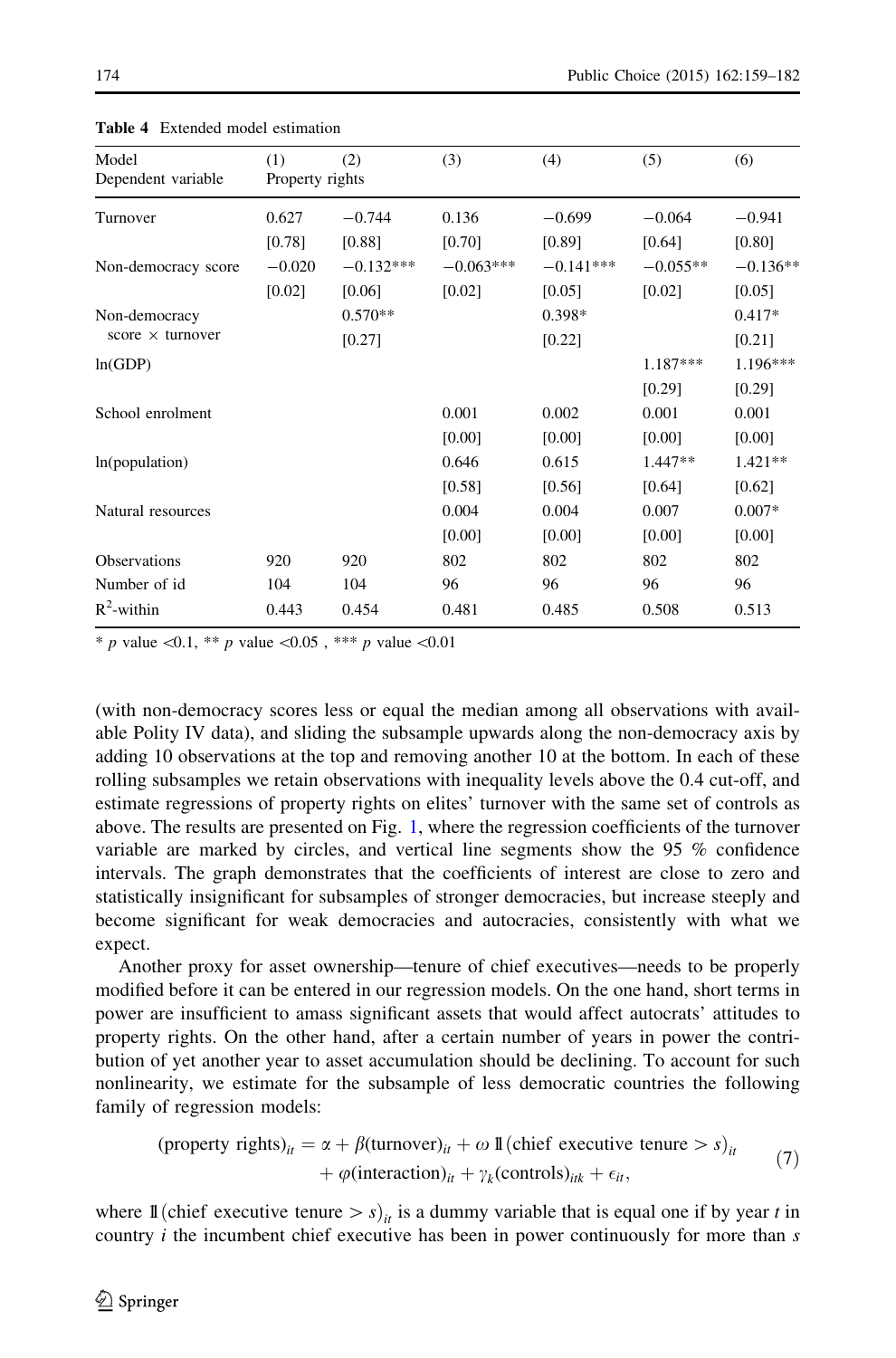| Model<br>Sample    | (1)<br>Non-democracy score $>2$      | (2)                   | (3)<br>(4)<br>Non-democracy score $\leq$ 2 |                       |  |  |
|--------------------|--------------------------------------|-----------------------|--------------------------------------------|-----------------------|--|--|
| Dependent variable | Inequality $>0.4$<br>Property rights | Inequality $\leq 0.4$ | Inequality $>0.4$<br>Property rights       | Inequality $\leq 0.4$ |  |  |
| Turnover           | $3.029***$                           | 1.370                 | $-0.051$                                   | $-1.100$              |  |  |
|                    | [0.93]                               | [3.28]                | [1.24]                                     | [0.92]                |  |  |
| ln(GDP)            | 0.778                                | $1.140**$             | 0.358                                      | $1.823***$            |  |  |
|                    | [0.53]                               | [0.45]                | [0.56]                                     | [0.50]                |  |  |
| School enrolment   | $-0.005*$                            | 0.008                 | 0.000                                      | $-0.002$              |  |  |
|                    | [0.00]                               | [0.01]                | [0.01]                                     | [0.01]                |  |  |
| ln(population)     | 0.511                                | $3.622***$            | $-0.081$                                   | 1.037                 |  |  |
|                    | [1.36]                               | [1.10]                | [1.88]                                     | [1.68]                |  |  |
| Natural resources  | $-0.013$                             | $-0.012$              | $-0.002$                                   | $-0.032***$           |  |  |
|                    | [0.01]                               | [0.01]                | [0.01]                                     | [0.01]                |  |  |
| Observations       | 131                                  | 112                   | 163                                        | 364                   |  |  |
| Number of id       | 23                                   | 22                    | 22                                         | 41                    |  |  |
| $R^2$ -within      | 0.597                                | 0.634                 | 0.661                                      | 0.483                 |  |  |

<span id="page-16-0"></span>Table 5 Baseline model estimation on quarter-samples

\* p value  $\lt 0.1$ , \*\* p value  $\lt 0.05$ , \*\*\* p value  $\lt 0.01$ 

years, and zero otherwise. Estimation of such models for  $s = 1, 2, \ldots$  produces qualitatively similar results, where coefficients  $\beta$  and  $\varphi$  are positive, and  $\omega$ —negative. For small s, the significance of these coefficients is weak or absent, but it rises in  $s$  (and so does the value of coefficient  $\varphi$ ), reaches a peak at  $s = 6$ , and starts declining afterwards.<sup>18</sup> This is consistent with the above reasoning as to how an autocrat's tenure affects asset accumulation and hence the attitude to property rights.

Estimation results of model ([7](#page-15-0)) for  $s = 6$  with various sets of controls are presented in Table [6](#page-18-0). In these specifications the interaction term has a positive coefficient that is significant at the 1 % level, thus confirming that elites' rotation and asset ownership are indeed complements. The coefficient of elites' rotation alone is positive, but only mildly significant or, depending on controls, altogether insignificant. This means that without sufficient assets owned by an autocrat, political instability does not create strong incentives to protect property rights, in agreement with the ''roving bandit'' metaphor. Finally, the negative coefficient  $\omega$  is significant at the 10 % level for all sets of controls. This means that a ''stationary bandit'' who has had time to accumulate significant assets and faces no perceptible risk of losing power is not interested in good institutions, as predicted by Acemoglu ([2006\)](#page-21-0).

The above analysis also reconciles our findings with those of Holcombe and Boudreaux ([2013\)](#page-22-0) who observed a positive association between institutional quality and the tenure of autocrats. This observation does not contradict our claim that government rotation in

<sup>&</sup>lt;sup>18</sup> To put this in a perspective, for 738 autocrats in the Svolik ([2012](#page-23-0)) dataset, the average stay in power was 12:4 years, whereas the median stay in power—just 3:2 years, or well short of the six-year ''saturation threshold" (Holcombe and Boudreaux  $2013$ ). According to Ezrow and Frantz  $(2011)$  $(2011)$  $(2011)$ , average number of years in office is 10 for ''personalist dictators'', eight for single-party dictators, and three years—for military dictators.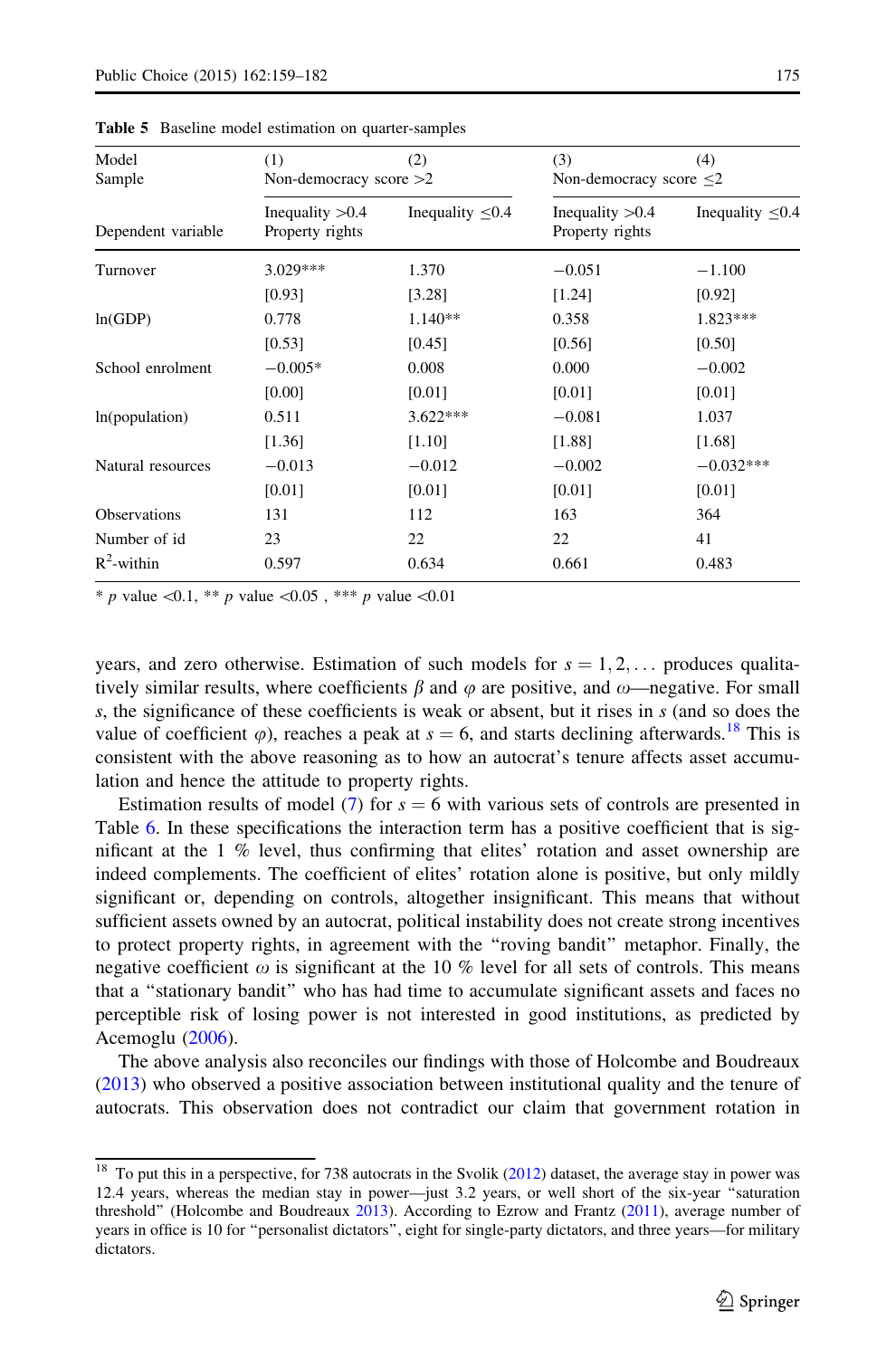<span id="page-17-0"></span>

Fig. 1 Rolling subsample regression

autocracies could improve property rights, since an autocrat's tenure is a proxy for asset ownership, whereas elites' rotation is a hazard rate-type characteristic of a polity at large, rather than its individual representatives. Such a hazard rate should be estimated over a long period of observations potentially including several autocrats who held power for different lengths of time.

# 5.3 Path dependency and endogeneity

Property rights protection exhibits significant path dependency that could lead to autocorrelation in our panel. We address such concerns by including lagged dependent variables as well as, when appropriate, lagged controls, and estimate the following regression models:

$$
(\text{property rights})_{it} = \alpha + \theta(\text{property rights})_{i(t-1)} + \beta(\text{turnover})_{it}
$$
  
+  $\gamma_k(\text{controls})_{i(t-1)k} + \epsilon_{it}$  (8)

$$
(\text{property rights})_{it} = \alpha + \theta(\text{property rights})_{i(t-1)} + \beta(\text{turnover})_{it}
$$
  
+  $\mu(\text{turnover}^2)_{it} + \gamma k(\text{controls})_{i(t-1)k} + \varepsilon_{it}$  (9)

The estimation results are presented in Table B.4 in Online Appendix B. When model (9) is estimated for the full sample, and model (8)—for half-samples of less and more democratic countries (Columns 1–3), lagged property rights are statistically significant at the 1  $%$ level, which confirms institutional path dependency. Furthermore, the main conclusions from the preceding empirical analysis are robust to the inclusion of lagged variables. The estimation of a quadratic model (9) reported in Column 1 of Table B.4 is qualitatively similar to the estimation of model ([4\)](#page-12-0) presented in Table [3—](#page-13-0)again we observe a parabola with ascending and descending branches with respectively lower and higher rotation rates.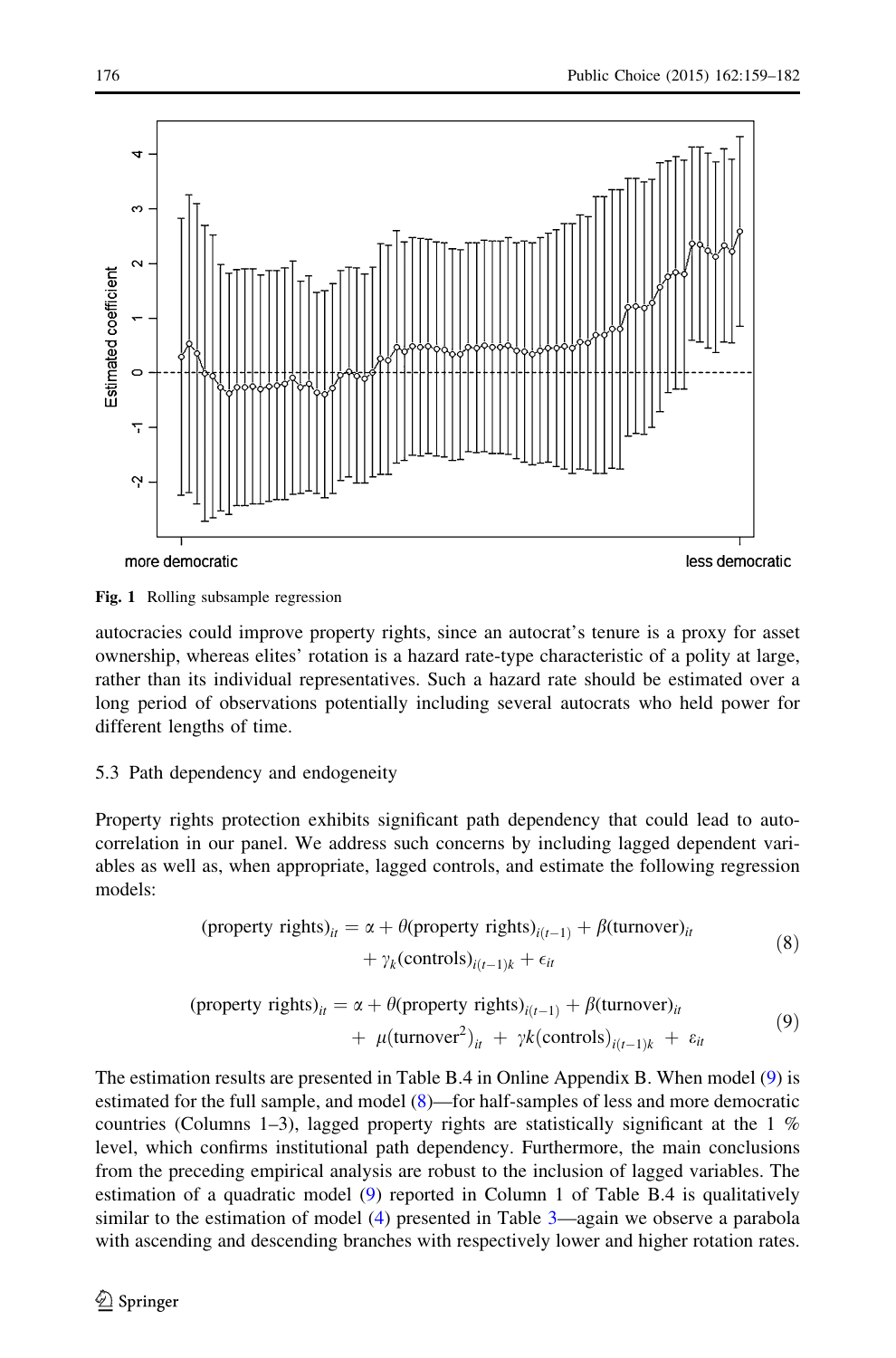| Model                                               | (1)        | (2)             | (3)       | (4)         | (5)        |  |
|-----------------------------------------------------|------------|-----------------|-----------|-------------|------------|--|
| Dependent variable                                  |            | Property rights |           |             |            |  |
| Turnover                                            | 2.888***   | $2.807***$      | 1.618     | 1.372       | 1.859      |  |
|                                                     | [1.153]    | [1.041]         | [1.122]   | [1.111]     | [1.075]    |  |
| Turnover $\times$ 1 (executive age in office $>6$ ) | $2.924***$ | 2.538***        | 2.950***  | 2.748***    | $2.200***$ |  |
|                                                     | [1.043]    | [0.728]         | [0.822]   | [0.816]     | [0.745]    |  |
| $\mathbb{1}$ (executive age in office $>6$ )        | $-0.190*$  | $-0.178*$       | $-0.207*$ | $-0.186*$   | $-0.194*$  |  |
|                                                     | [0.102]    | [0.0925]        | [0.107]   | [0.106]     | [0.114]    |  |
| ln(GDP)                                             |            | $1.164**$       | 1.387***  | $1.429***$  | $0.731*$   |  |
|                                                     |            | [0.457]         | [0.258]   | [0.217]     | [0.426]    |  |
| ln(population)                                      |            |                 | 2.488***  | $2.859***$  | 1.015      |  |
|                                                     |            |                 | [0.760]   | [0.764]     | [1.110]    |  |
| Natural resources                                   |            |                 |           | $-0.00797*$ | $-0.00360$ |  |
|                                                     |            |                 |           | [0.00429]   | [0.00462]  |  |
| School enrolment                                    |            |                 |           |             | $-0.00245$ |  |
|                                                     |            |                 |           |             | [0.00312]  |  |
| Observations                                        | 298        | 298             | 298       | 297         | 242        |  |
| Number of id                                        | 46         | 46              | 46        | 46          | 40         |  |
| $R^2$ -within                                       | 0.483      | 0.511           | 0.533     | 0.535       | 0.531      |  |

<span id="page-18-0"></span>Table 6 Regression of property rights protection index on turnover, dummy for chief executive age in office being greater than six and interaction term for subsample of less democratic countries (non-democracy score  $>2$ )

\* p value  $\leq 0.1$ , \*\* p value  $\leq 0.05$ , \*\*\* p value  $\leq 0.01$ 

Estimations of lagged linear models [\(8\)](#page-17-0) for more and less democratic subsamples (Columns 2–3 of Table B.4) produce results similar to those reported in Columns 7–8 of Table B.3—elites' rotation matters for property rights when democracy is lacking, and is irrelevant otherwise.

The estimation results of model ([8](#page-17-0)) for the quarter-samples reflecting various combinations of democracy and economic inequality (Columns 4–7 of Table B.4) are consistent with those with no lagged variables (Table [5](#page-16-0))—the only combination in which the elites' rotation is relevant for property rights is of high inequality (proxying elites' asset ownership) and a lack of democracy. Notice that for this combination the joint effect of elites' rotation and asset ownership is powerful enough to suppress path dependency—the lagged property rights variable is statistically insignificant in Column 4, while it is highly significant in Columns 5–7, where the above effect of rotation and asset ownership is weakened or absent.

Since property rights fluctuations are moderated by institutional inertia, a one-year lag could be insufficient to properly test for path dependency.<sup>19</sup> To address this concern, we include in our estimation, still for the quarter-sample of interest, i.e., comprised by nondemocracies with high economic inequality, lagged property rights for year  $t - s$ ,  $s \ge 1$ , and report estimations for  $s = \overline{1,4}$  in Table B.5 (this time there are no lags in control

<sup>&</sup>lt;sup>19</sup> We are grateful to a reviewer of the Journal for pointing out to the need of path dependency analysis for earlier years.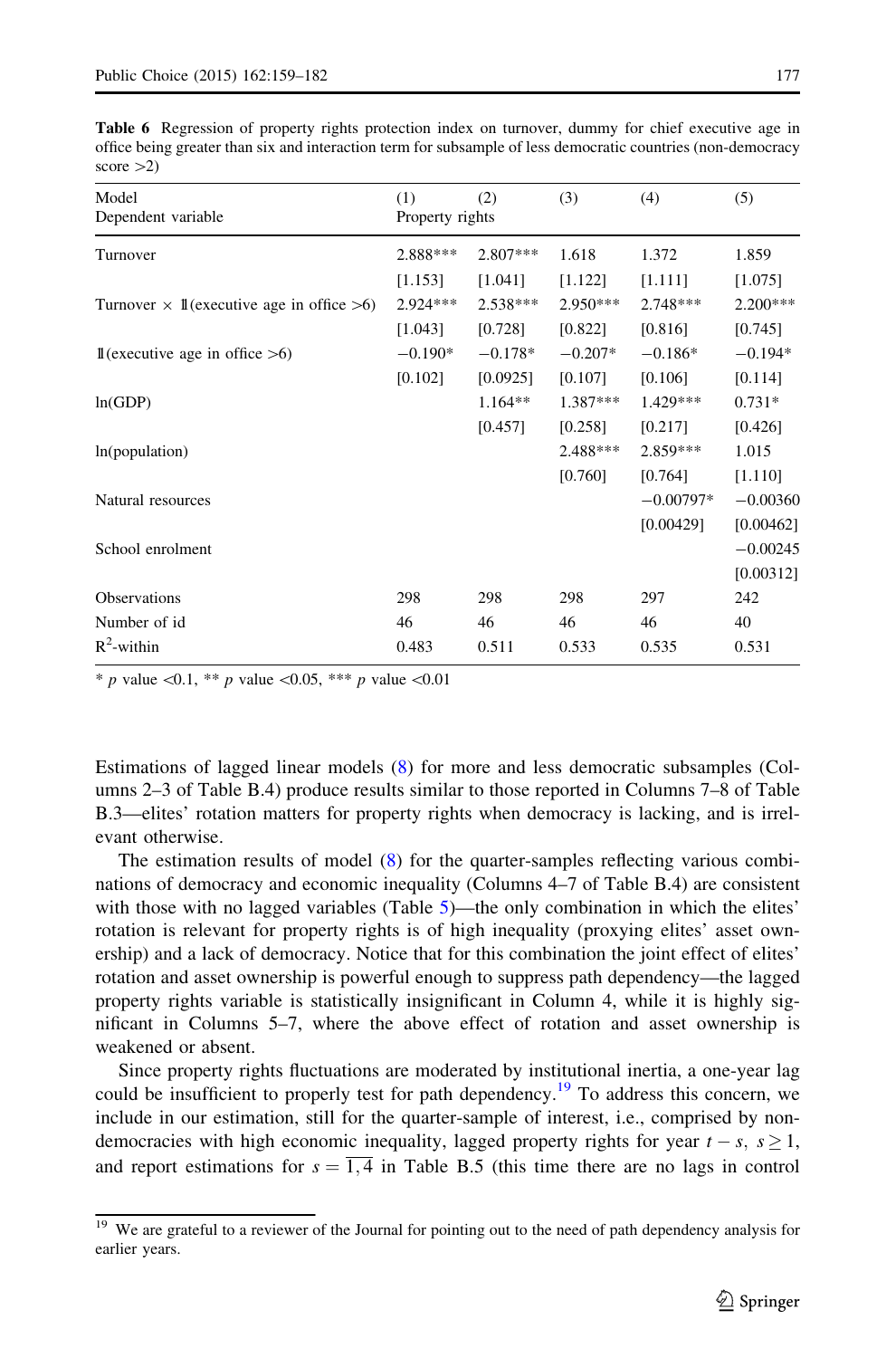<span id="page-19-0"></span>variables). The estimation results are qualitatively identical to those reported in Column 4 of Table B.5—elites' rotation remains significant at the 1 % level and suppresses path dependency.20

The above estimations could be biased owing to endogeneity caused by reverse causality and/or omitted variables. Reverse causality in the established association between property rights protection and elites' turnover is possible because, e.g., secure property rights make ruling elites less keen to cling to power, since there is no threat of expropriation after a power shift. We address the reverse causality concern by performing a Granger causality test to see whether lags of the main dependent variable *property rights* are good predictors of turnover and vice versa. The estimation results of fixed effects models with lagged *property rights* are reported in Table B.6. There is no impact of lagged property rights protection on the rotation of ruling elites, which rejects the above reverse causality hypothesis.

Another source of reverse causality could be suspected in using economic inequality as a proxy for elites' asset ownership and observing inequality's impact on the protection of property rights. One could argue that property rights protection in its turn affects inequality (e.g., better protection of property rights boosts entrepreneurial activity which could deepen inequality). To rule out such concerns we perform Granger causality test for lagged property rights explaining inequality (Table B.7) and find no evidence supporting the above conjecture.

Finally, endogeneity could also be caused by omitted variables, and the inclusion of control variables in the above regression models does not fully alleviate such concerns. To this end, we estimate a dynamic fixed effects model with a bias-corrected fixed effects estimator, when lags are essentially used as instrumental variables (Arellano and Bond [1991\)](#page-21-0). We perform such a procedure using the bias-corrected fixed effects estimator (Bruno [2005](#page-22-0)) for two sub-samples with high and low inequality, and present estimation results in Tables B.8 and B.9. For high inequality (elite's asset ownership) countries, the impact of elites' rotation remains positive and significant at the  $1\%$  level in a biascorrected estimation, and no such effect is observed for lower inequality (elites' asset ownership) countries.

The above analysis shows that our findings pass commonly used endogeneity tests.

#### 6 Concluding remarks

Democracies and autocracies alike could violate private property rights and none of these political regimes in and of themselves guarantee market-enabling institutions. Twenty years ago Mancur Olson ([1993\)](#page-23-0) conjectured that in the case of autocracies longer regime tenures improve property rights protection, in the spirit of thereafter famous ''stationary bandit'' metaphor. This conjecture lacks empirical support, though—ossified dictatorships rarely deliver robust economic performance.

More recent studies indicate that government turnover could be beneficial for development, but there is a risk that quick successions of dictators could make them unbridled predators acting like ''roving bandits''. In this paper we emphasize the importance of ruling elites' rotation and asset ownership, which in their combination strengthen autocrats' incentives to protect property rights. Turnover of asset-owning elites creates a dynamic

<sup>&</sup>lt;sup>20</sup> Lags of five years or more leave too few observations in the truncated panel, and the quality of estimation deteriorates.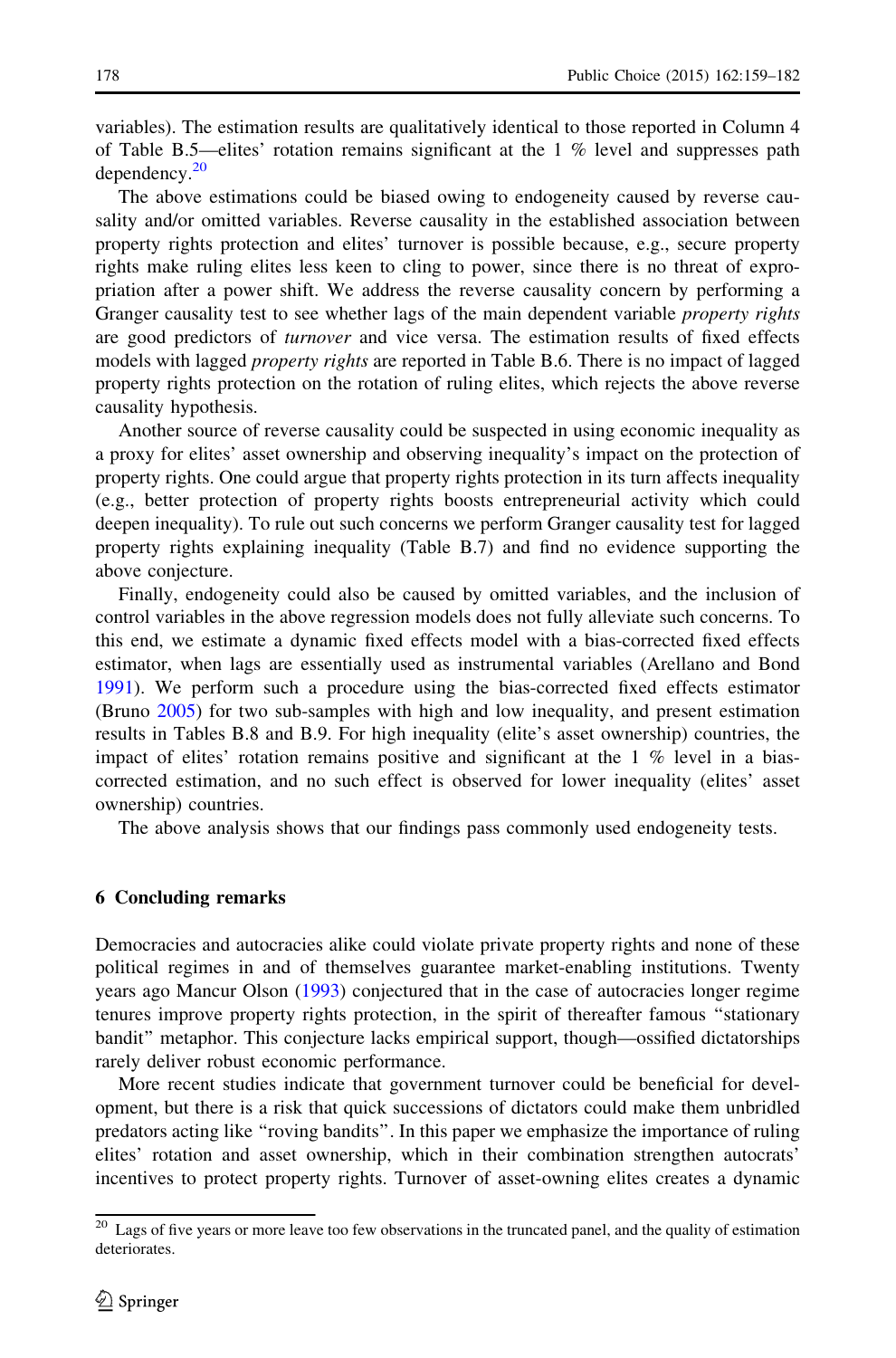<span id="page-20-0"></span>version of checks and balances in non-democratic polities. We thus confirm the beneficial impact of elites' asset ownership, as posited by McGuire and Olson [\(1996](#page-23-0)), but only conditional on elites' rotation. It is also noteworthy that such an effect is specific to autocracies and weak democracies, where the combination of power shifts and asset ownership serves as a substitute for conventional democratic accountability.

The paper shows that a degree of political competition, even if taking place in a nondemocratic setup, still could noticeably improve economic outcomes. Similar incentives could ultimately make better not just economic, but also political institutions: Besley et al. ([2012\)](#page-22-0) show that a sudden regime change could lead to establishing conventional checks and balances, while according to Lizzeri and Persico ([2004](#page-23-0)), elites' concerns about their well-being in the event they lose out in the inter-elite power struggle could explain the extension of voting rights and transition to democracy.

Acknowledgments Authors are grateful to Philip Keefer, Scott Gehlbach, Sergey Popov, Petros Sekeris, Antoine Loeper, Pablo Spiller, Saumitra Jha, Gary Libecap, Rinat Menyashev, Victor Polterovich, Adam Przeworski, Michael Alexeev and the anonymous reviewers for stimulating discussions and comments. The usual disclaimer applies. Support of the Program of Fundamental Studies of the National Research University Higher School of Economics is gratefully acknowledged.

#### Appendix A Proofs of Propositions

*Proof of Proposition 1* Assume that group  $i$  holds power at time  $t$ , and consider for a small  $\epsilon > 0$  and  $b^0 \in [0, 1]$  the following "spike variation"  $b_i(s)$  of the strategy  $b_i^*$ : (i)  $b_i(s) = b^0$  for  $s \in [t, t + \epsilon]$ , unless group *i* loses power before  $s = t + \epsilon$ , in which case  $b<sup>0</sup>$  is played until the first power shift, and both groups play their initial strategies afterwards; and (ii) group *i* reverts to its original strategy  $b_i^*$  for  $s > t + \epsilon$ . The strategy  $b_j^*$  of group *j* remains unchanged. One can verify that the change  $\Delta U_i$  of group *i*'s expected utility from time  $t$  onwards allows the following representation:

$$
\Delta U_i = \left\{ \left[ \pi U(b^0) + (1 - \pi)U(1 - (1 - b^0)(1 - w_i)) \right] - \left[ \pi U(b_i^* w_i) + (1 - \pi)U(1 - (1 - b_i^*)(1 - w_i)) \right] \right\}
$$
  
×  $\exp(-2\lambda\epsilon) \int_{\tau}^{\tau+\epsilon} \exp(-\delta t) dt + D(b^0, \epsilon),$ 

where  $\lim_{\epsilon \to 0} \frac{D(b^0, \epsilon)}{2}$  $\frac{\partial f}{\partial \epsilon}$  = 0 uniformly by  $b^0$ . (The expression exp  $(-2\lambda \epsilon)$  is the probability that the incumbent group at time t will stay in power at least until  $t + \epsilon$ , and that the incumbent group at time  $t + \tau$  will stay in power at least until  $t + \tau + \epsilon$ ; given the nature of the Poisson process, these are independent events).

One has  $\Delta U_i \leq 0$ , and therefore

$$
0 \ge \lim_{\epsilon \to 0} \frac{\Delta U_i}{\epsilon} = \left\{ \left[ \pi U(b^0 w_i) + (1 - \pi) U(1 - (1 - b^0)(1 - w_i)) \right] - \left[ \pi U(b_i^* w_i) + (1 - \pi) U(1 - (1 - b_i^*)(1 - w_i)) \right] \right\} \exp(-\delta \tau),
$$

for any  $b^0$ , which entails Proposition 1.

 $\textcircled{2}$  Springer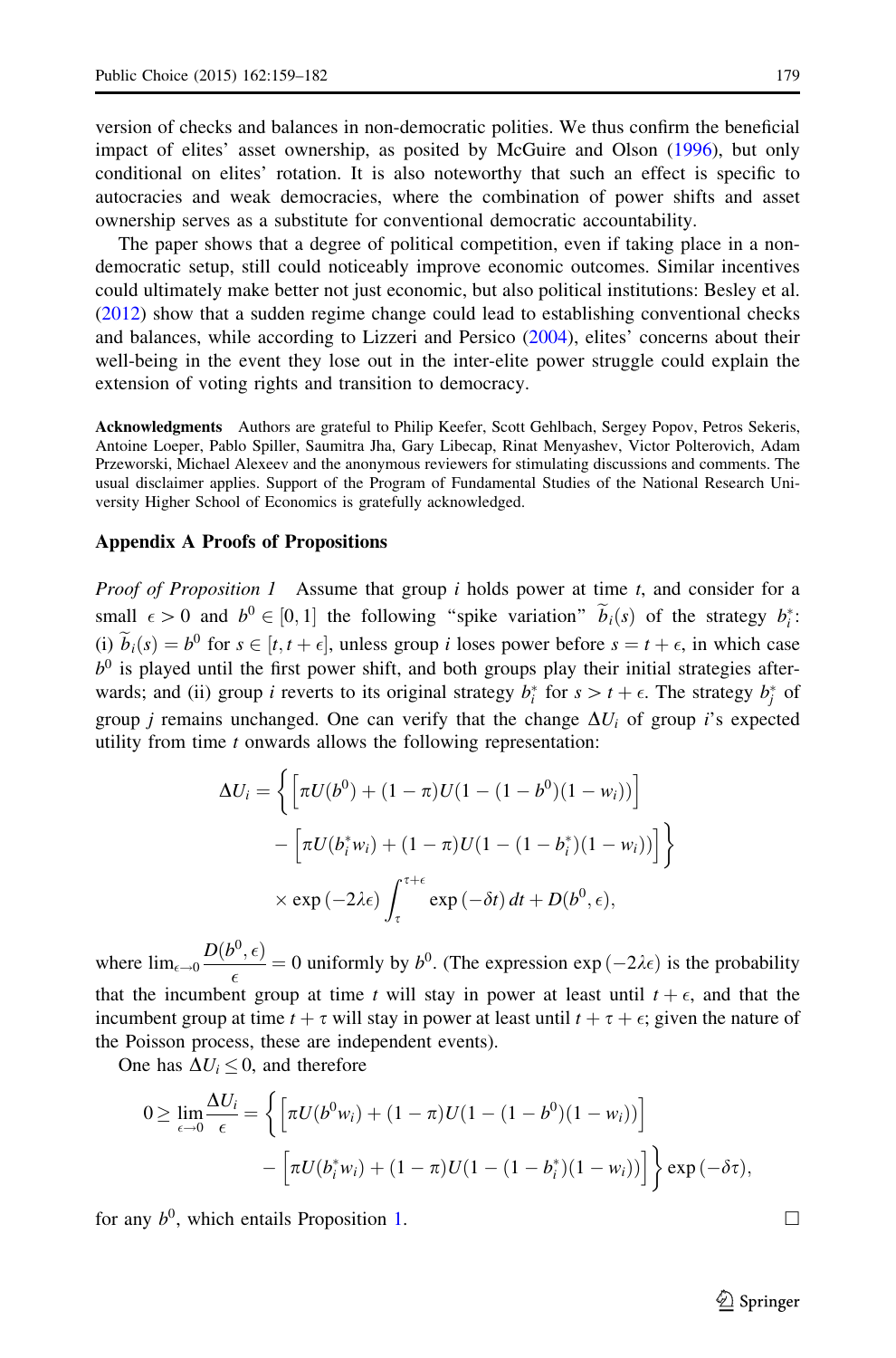<span id="page-21-0"></span>*Proof of Proposition 2* Since  $b^*w + 1 - b^* > b^*w$ , the left-hand side of the first-order condition [\(2\)](#page-6-0) is less than or equal to one. On the other hand inequality [\(3](#page-7-0)) holds if and only if the right-hand side of ([2\)](#page-6-0) is greater than or equal to one, and therefore whenever  $\pi + w > 1$ , the corner solution  $b^* = 1$  obtains.

*Proof of Proposition 3* One can easily check that the left-hand side of the Eq. [\(2\)](#page-6-0) is a monotonically increasing function of  $b \in [0,1]$  and also takes values from 0 to 1. According to ([2\)](#page-6-0), it means that indeed b increases from 0 to 1 in the range  $\pi \in [0, 1 - w]$ . For  $\pi > 1 - w$ , the corner solution  $b^* = 1$  obtains.

*Proof of Proposition 4* When  $w = 0$ ,  $b^* = 0$ —with no production assets elites are oblivious to property rights after losing power, and hence prefer full expropriation. When  $w>1 - \pi$ , as stated earlier, property rights are fully secured ( $b^* = 1$ ). In the  $(0, 1 - \pi)$ range the problem [\(1\)](#page-6-0) has an interim solutions, and differentiating the first-order condition ([2\)](#page-6-0) by w yields

$$
\frac{\partial b^*}{\partial w} \left[ w^2 R(b^* w) + w(1 - w) R(b^* w + 1 - b^*) \right] \n= \frac{1}{1 - w} + b^* w \left[ R(b^* w + 1 - b^*) - R(b^* w) \right].
$$

Since  $b^*w + 1 - b^* > b^*w$ , the required result immediately follows from condition (i). Alternately observe that  $b^*wR(b^*w) = r(b^*w) \leq 1\lt 1/(1-w)$ , and the same result follows from (ii).  $\Box$ 

# References

- Acemoglu, D. (2003). Why not a political Coase theorem? Social conflict, commitment, and politics. Journal of Comparative Economics, 31(4), 620–652.
- Acemoglu, D. (2006). A simple model of inefficient institutions. The Scandinavian Journal of Economics, 108(4), 515–546.
- Acemoglu, D., Golosov, M., & Tsyvinski, A. (2011). Power fluctuations and political economy. Journal of Economic Theory, 146(3), 1009–1041.
- Acemoglu, D., & Robinson, J. (2012). Why nations fail: The origins of power, prosperity, and poverty. New York: Random House LLC.
- Acemoglu, D., & Robinson, J. A. (2006). Economic backwardness in political perspective. American Political Science Review, 100(01), 115–131.
- Acemoglu, D., & Robinson, J. A. (2008). Persistence of power, elites, and institutions. American Economic Review, 98(1), 267–93.
- Aisen, A., & Veiga, F. J. (2013). How does political instability affect economic growth? European Journal of Political Economy, 29, 151–167.
- Alesina, A., Özler, S., Roubini, N., & Swagel, P. (1996). Political instability and economic growth. *Journal* of Economic Growth, 1(2), 189–211.
- Aoki, M. (2001). Toward a comparative institutional analysis. Cambridge, MA: MIT press.
- Arellano, M., & Bond, S. (1991). Some tests of specification for panel data: Monte Carlo evidence and an application to employment equations. The Review of Economic Studies, 58(2), 277–297.
- Aristotle, (1984). The politics. Chicago: University of Chicago Press.
- Atkinson, A. B., Piketty, T., & Saez, E. (2011). Top incomes in the long run of history. Journal of Economic Literature, 49(1), 3–71.
- Bardhan, P. K. (2005). Scarcity, conflicts, and cooperation: Essays in the political and institutional economics of development. Cambridge: MIT Press.
- Beck, T., Clarke, G., Groff, A., Keefer, P., & Walsh, P. (2001). New tools in comparative political economy: The Database of Political Institutions. World Bank Economic Review, 15, 165–176.
- Besley, T., & Ghatak, M. (2010). Property rights and economic development. In D. Rodrik & M. Rosenzweig (Eds.), Handbook of development economics (Vol. 5, pp. 4525–4595). Amsterdam: Elsevier.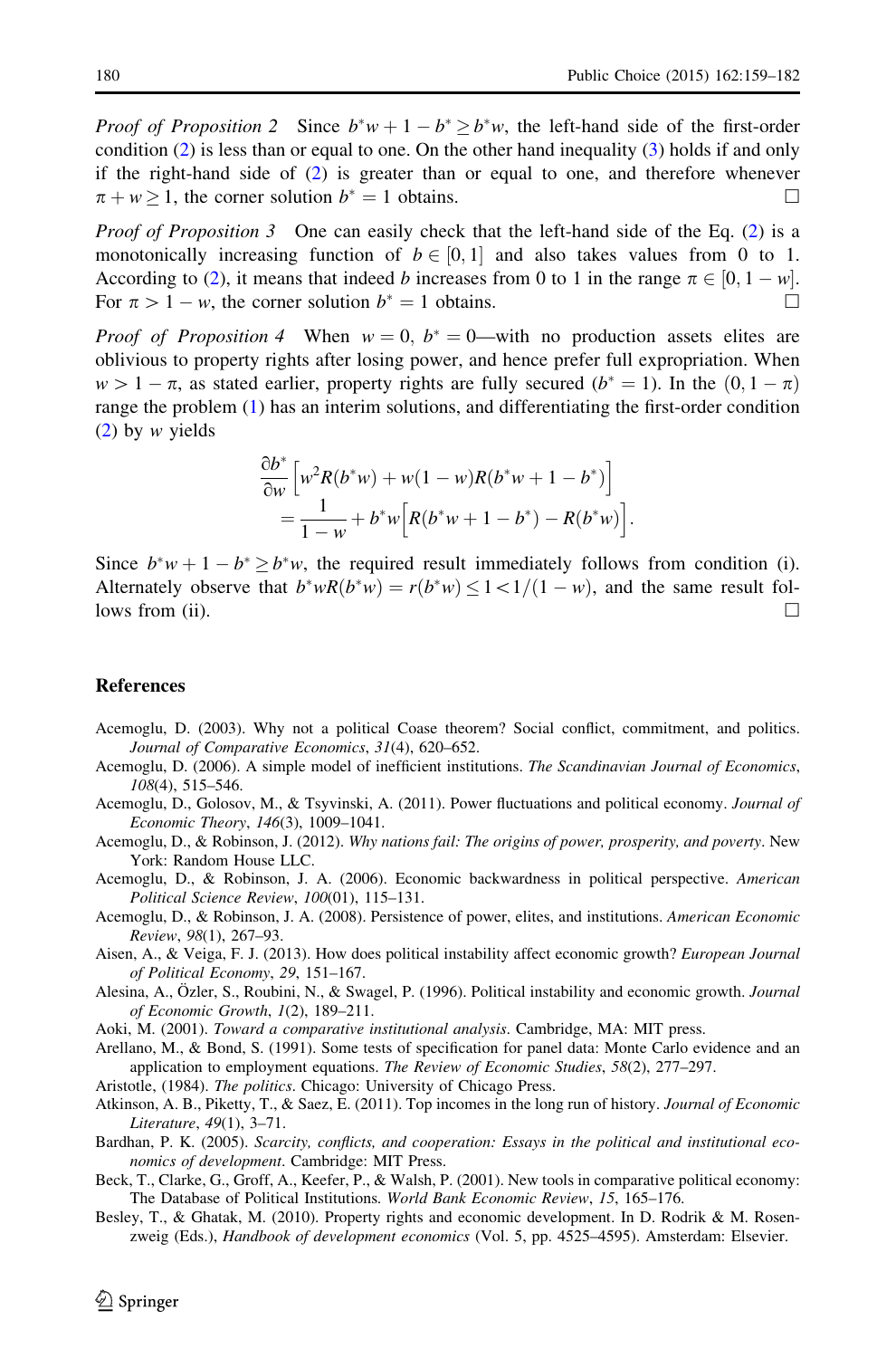- <span id="page-22-0"></span>Besley, T., & Kudamatsu, M. (2008). Making autocracy work. In E. Helpman (Ed.), Institutions and economic performance (pp. 452–510). Cambridge, MA: Harvard University Press.
- Besley, T., & Persson, T. (2011). Pillars of prosperity: The political economics of development clusters. Princeton: Princeton University Press.
- Besley, T., Persson, T., & Reynal-Querol, M. (2012). Political instability and institutional reform: Theory and evidence. London School of Economics: Technical report.
- Bourguignon, F., & Verdier, T. (2012). The simple analysis of elite behavior under limited state capacity. In A. Amsden, A. DiCaprio, & J. Robinson (Eds.), The role of elites in economic development (pp. 251–280). London: Oxford University Press.
- Bruno, G. S. (2005). Approximating the bias of the LSDV estimator for dynamic unbalanced panel data models. Economics Letters, 87(3), 361–366.
- Buchanan, J. M. (1954). Social choice, democracy, and free markets. Journal of Political Economy, pp 114–123.
- Burton, M. G., & Higley, J. (1987). Elite settlements. American Sociological Review, 52, 295–307.
- Campante, F. R., Chor, D., & DO, Q.-A. (2009). Instability and the incentives for corruption. Economics & Politics, 21(1), 42–92.
- Carmignani, F. (2009). The distributive effects of institutional quality when government stability is endogenous. European Journal of Political Economy, 25(4), 409–421.
- Chang, E., & Golden, M. A. (2010). Sources of corruption in authoritarian regimes. Social Science Quarterly, 91(1), 1–20.
- Cheibub, J. A., Gandhi, J., & Vreeland, J. R. (2010). Democracy and dictatorship revisited. Public Choice, 143(2), 67–101.
- Chong, A., & Gradstein, M. (2007). Inequality and institutions. The Review of Economics and Statistics, 89(3), 454–465.
- Collier, D., & Levitsky, S. (1997). Democracy with adjectives. World Politics, 49(3), 430–451.
- De Figueiredo, R. J. (2002). Electoral competition, political uncertainty, and policy insulation. American Political Science Review, 96(2), 321–333.
- De Mesquita, B. B., Smith, A., Siverson, R. M., & Morrow, J. D. (2003). The logic of political survival. Cambridge, MA: MIT Press.
- De Soto, H. (2003). Mystery of capital: Why capitalism triumphs in the West and fails everywhere else. New York: Basic Books.
- Dixit, A., Grossman, G. M., & Gul, F. (2000). The dynamics of political compromise. *Journal of Political* Economy, 108(3), 531–568.
- Easterly, W. (2007). Inequality does cause underdevelopment: Insights from a new instrument. Journal of Development Economics, 84(2), 755–776.
- Ezrow, N. M., & Frantz, E. (2011). Dictators and dictatorships: Understanding authoritarian regimes and their leaders. London: Bloomsbury Publishing.
- Fatás, A., & Mihov, I. (2013). Policy volatility, institutions, and economic growth. Review of Economics and Statistics, 95(2), 362–376.
- Freedom House (2013). Freedom in the World report. [http://www.freedomhouse.org/report-types/freedom](http://www.freedomhouse.org/report-types/freedom-world)[world](http://www.freedomhouse.org/report-types/freedom-world)
- Glaeser, E. L., La Porta, R., Lopez-de Silanes, F., & Shleifer, A. (2004). Do institutions cause growth? Journal of Economic Growth, 9(3), 271–303.
- Greif, A., & Kingston, C. (2011). Institutions: Rules or equilibria? In Political economy of institutions, democracy and voting, (pp 13–43). New York: Springer.
- Gwartney, J., Lawson, R., Hall, J. (2012). Economic Freedom of the World dataset. Annual report, Fraser Institute. [http://www.freetheworld.com/datasets\\_efw.html](http://www.freetheworld.com/datasets_efw.html)
- Hellman, J. S. (1998). Winners take all: The politics of partial reform in Post-communist transitions. World Politics, 50(02), 203–234.
- Holcombe, R. G., & Boudreaux, C. J. (2013). Institutional quality and the tenure of autocrats. *Public Choice*, 156(3–4), 409–421.
- Justesen, M. K. (2013). Making and breaking property rights: Political foundations of institutional inefficiency. Singapore: Mimeo.
- Kaufmann, D., Kraay, A., & Mastruzzi, M. (2010). The Worldwide Governance Indicators: A summary of methodology, data and analytical issues. Technical report, World Bank Policy Research Working Paper No. 5430.
- Keefer, P., & Knack, S. (2002). Polarization, politics and property rights: Links between inequality and growth. Public Choice, 111(1–2), 127–154.
- Leigh, A. (2007). How closely do top income shares track other measures of inequality? The Economic Journal, 117(524), 619–633.